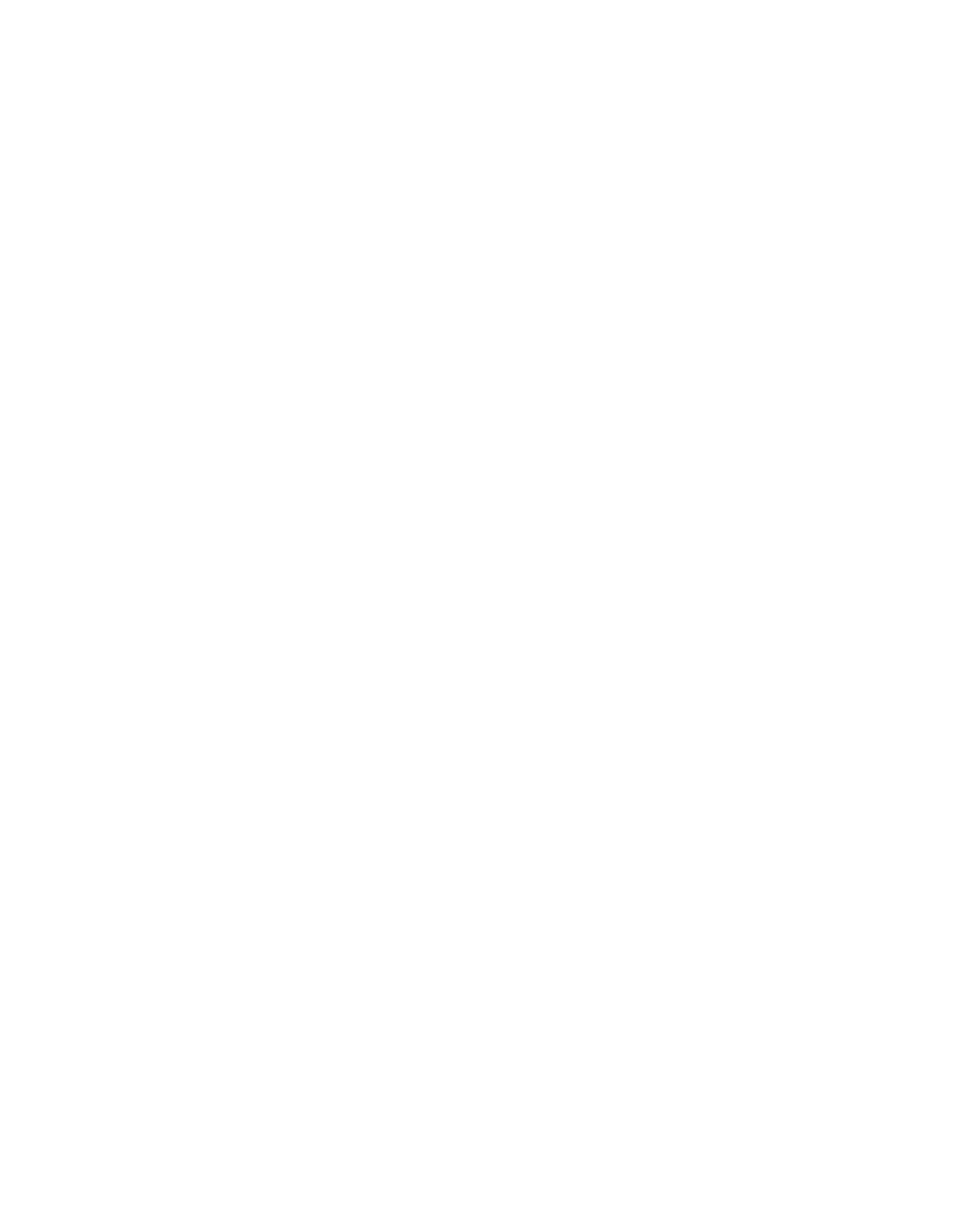# Secrecy Performance of Finite-Sized In-Band Selective Relaying Systems with Unreliable Backhaul and Cooperative Eavesdroppers

Hongwu Liu, *Member, IEEE,* Phee Lep Yeoh, *Member, IEEE,* Kyeong Jin Kim, *Senior Member, IEEE,* Philip V. Orlik, *Senior Member, IEEE,* and H. Vincent Poor *Fellow, IEEE*

*Abstract***—This paper investigates the secrecy performance of a finite-sized in-band selective relaying system with** M **transmitters connected via unreliable backhaul links,** N **decode-and-forward relays, and** K **collaborative eavesdroppers. To send the source message to the destination, a transmitter-relay pair that achieves the highest end-to-end signal-to-noise ratio is selected for transmissions, while the** K **eavesdroppers combine all the received signals from the selected transmitter and relay using maximum ratio combining. The proposed model introduces backhaul reliability and eavesdropping probability parameters to investigate practical constraints on the transmitter-relay cooperation and eavesdropper collaboration, respectively. Closed-form expressions are derived for the secrecy outage probability, probability of nonzero achievable secrecy rate, and ergodic secrecy rate for nonidentical frequency-selective fading channels with robust cyclicprefixed single carrier transmissions. These results show that the asymptotic secrecy outage probability and probability of non-zero achievable secrecy rate are exclusively determined by the number of transmitters** M **and their corresponding set of backhaul reliability levels. Under unreliable backhaul connections, it is found that the secrecy diversity gain is determined by** M**,** N**, and the number of multipath components in the frequency selective fading channels. Link-level simulations are conducted to verify the derived impacts of backhaul reliability and collaborative eavesdropping on the secrecy performance.**

*Index Terms***—Wireless backhaul, in-band selective relaying, eavesdropping probability, secrecy outage probability.**

#### I. INTRODUCTION

With unprecedented demands for wireless data traffic, it is envisioned that ultra dense heterogeneous networks will be a key feature of future wireless cellular networks. Specifically, it is anticipated that large numbers of small cells could be deployed in high-traffic areas to satisfy the data demands of large numbers of wireless devices [1], [2]. A key challenge

Manuscript received August 18, 2017; revised January 30, 2018; accepted February 16, 2018. *(Corresponding author: Kyeong Jin Kim.)*

H. Liu is with the School of Information Science and Electric Engineering, Shandong Jiaotong University, Jinan 250357, China. He is also with the Department of Information and Communication Engineering, Inha University, Incheon 22212, South Korea (e-mail: hong.w.liu@hotmail.com).

P. L. Yeoh is with the School of Electrical and Information Engineering, University of Sydney, Australia (e-mail: phee.yeoh@sydney.edu.au).

K. J. Kim and P. V. Orlik are with Mitsubishi Electric Research Laboratories (MERL), Cambridge, MA 02139 USA (e-mail: kkim@merl.com; porlik@merl.com).

H. V. Poor is with the Department of Electrical Engineering, Princeton University, Princeton, NJ 08544 USA (e-mail: poor@princeton.edu).

This work was supported in part by the U.S. National Science Foundation under Grants ECCS-1549881 and ECCS-1647198, and in part by the Australian Research Council grant DE140100420.

in ultra-dense deployments is the provision of large-scale, ultra-reliable, and highly-secure backhaul links for the small cell base stations [3]–[5]. Recently, wireless backhaul has gained considerable interest due to its flexibility and scalability in providing large-scale backhaul connections between the control unit (CU) e.g., a nearby macro base station or internet gateway and the small cell transmitters [6]–[8]. It has been shown that wireless technologies such as millimeter wave (mmWave) communications [9] and massive multiple input multiple output (MIMO) antennas [10] could be used to provide backhaul connections supporting hundreds of gigabits backhaul traffic in 5G ultra dense heterogeneous small cell networks. However, wireless backhauling for 5G small cells is sometimes unreliable and insecure due to wireless channel impairments such as non-line-of-sight (nLoS) propagation, severe fading, network congestion, and synchronization [11], [12].

The impacts of wireless backhaul reliability and capacity constraints on system performance have been investigated for various heterogeneous networks including finite-sized systems [13], cloud radio networks [14], and coordinated multi-point transmissions [15], which represent different 5G network topologies. In [16], the authors analyzed the impact of nLoS propagation on the outage performance of 5G mmWave backhaul links. Wireless backhauls have also been widely applied in cooperative relay networks for uplink connections [17]– [19]. In [20], the outage performance was investigated for cooperative systems with unreliable backhauls over Rayleigh fading channels.

A promising 5G waveform solution to improve the reliability and security of wireless backhauls is cyclic-prefixed single-carrier (CP-SC) transmissions. It has been shown that CP-SC transmission with either null cyclic-prefix (CP) [21] or block-wise data CP [22] are suitable for deploying massive MIMO in mmWave communications with robustness to phase noise and carrier frequency offset. In advanced cooperative relaying systems, CP-SC is a practical transmission scheme for achieving multi-user and multi-path diversity [23], [24]. In [25], the secrecy performance of finite-sized CP-SC relay systems with unreliable backhauls and a single relay was investigated. To improve the end-to-end system performance, several relay selection schemes have been proposed for CP-SC-based cooperative relay systems in [26], [27].

Given the broadcast nature of wireless channels, the physical layer transmission of legitimate signals are vulnerable to be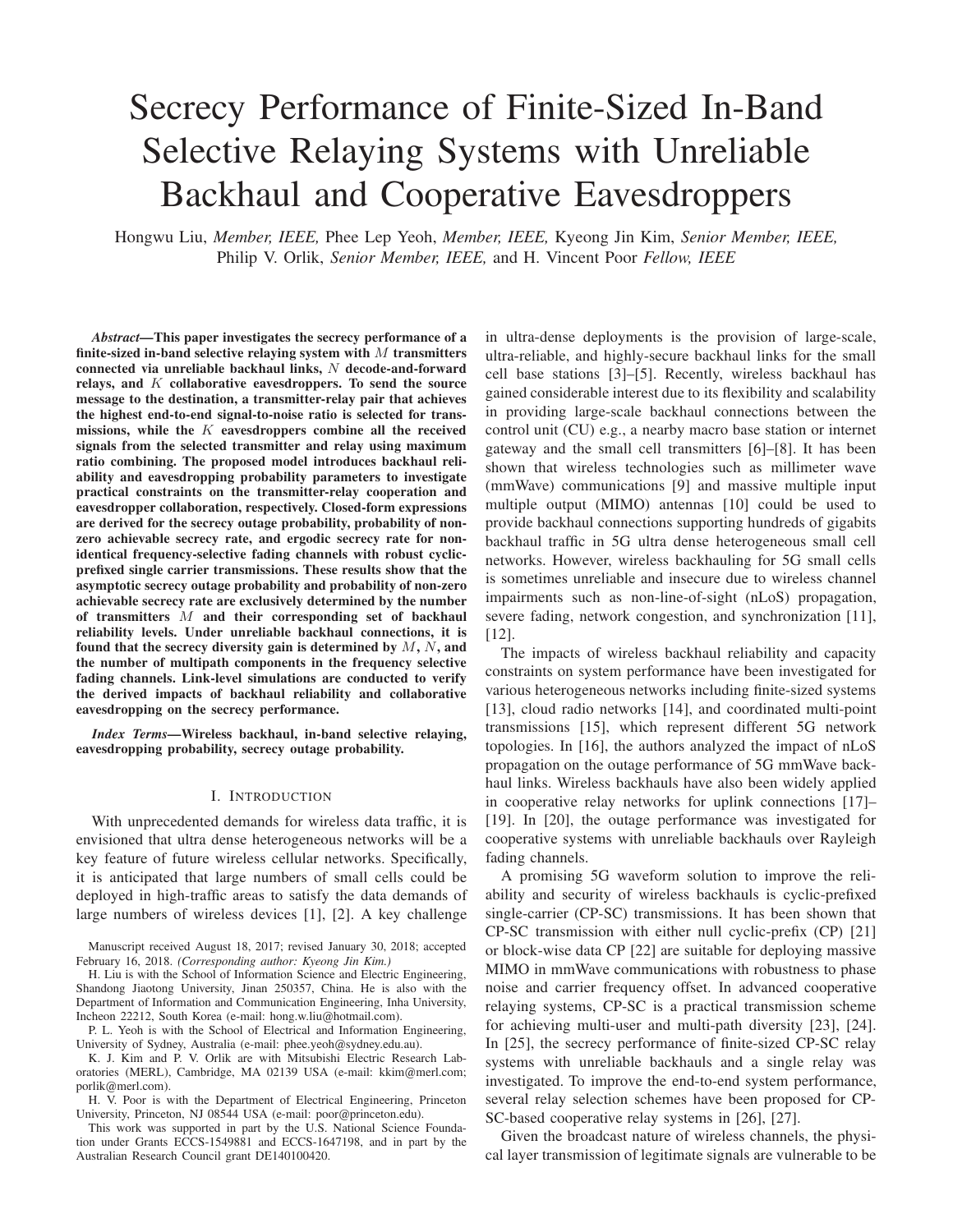intercepted by potential external eavesdroppers [28]–[30]. As an important means of securing wireless transmissions against eavesdropping, physical layer security strategies have been investigated based on exploiting physical characteristics of the wireless medium from a channel coding perspective [31]– [33]. In the presence of multiple eavesdroppers, cooperative relay systems have been proposed to further enhance physical layer security using relay selection [34], [35], joint relay-user selection [36], and beamforming [37], [38]. When multiple antennas are deployed at a single transmitter, it has been shown that transmit antenna selection (TAS) can enhance secrecy performance [39]–[41]. In [42], TAS has been applied to achieve diversity with the aid of incremental relaying for a cooperative relay system with a single relay. Different from [42], we consider the impact of multiple relays with relay selection and TAS at the transmitters. Similarly, when multiple transmitters are connected to a CU via wireless backhauls, transmitter selection can be used to achieve diversity for secure communications [25]. Since the proposed system uses the CU for transmitter cooperation, the challenging synchronization between transmitters can be reduced in the transmitter selection.

In [43], the physical layer security performance of finitesized cooperative relay systems with unreliable backhaul links was analyzed for a single eavesdropper attempting to intercept tranmissions from multiple transmitters and a single relay. The more general scenario of multiple colluding eavesdroppers was considered in [25] where the intercepted signal with the highest signal-to-noise ratio (SNR) among the eavesdroppers was selected for decryption. Previous results have shown that the secrecy performance of finite-sized cooperative relay systems with multiple colluding eavesdroppers can be improved by either transmitter selection [25] or relay selection [44]. To enhance the intercept capability, maximum SNR-based selection [25] or maximum ratio combining (MRC) [44] may be applied across all the eavesdroppers, which makes achieving secure communications very challenging with escalating wiretapping and decrypting capabilities [28]–[30]. In practice, it has been shown that multiple eavesdroppers may not always be capable of intercepting legitimate wireless transmissions due to imperfect synchronization and inner-information exchange among the eavesdroppers [44]. As a further countermeasure against eavesdropper collaboration, the effect of joint transmitterrelay cooperation on the physical layer security of finitesized cooperative systems with unreliable backhauls remains unknown.

In this paper, we present a general analytical framework for the secrecy performance of a finite-sized in-band selective relaying system consisting of  $M$  transmitters and  $N$  relays in the presence of  $K$  eavesdroppers. Several potential 5G characters have been considered in this paper, including wireless backhaul, frequency-selective fading, CP-SC transmission, transmitter-relay cooperation, and eavesdropper cooperation. Different from the incremental relay system in which TAS is applied for enhancing physical layer security [42], multiple transmitters are connected to a CU with unreliable wireless backhaul in this paper. Intuitively, the considered transmitter cooperation can be recognized as a CU with a distributed

TAS if perfect wireless backhaul connections are available. In the main channel, M transmitters are connected to a CU via unreliable backhauls, while a transmitter-relay pair associated with the highest end-to-end SNR is selected out of the  $MN$ transmitter-relay pairs to transmit the source message to the destination. In the eavesdropping channel,  $K$  eavesdroppers collaborate to share information obtained from the active transmitter-relay pair. Since the benefits of eavesdropper collaboration is achieved at the expense of synchronization to the legitimate transmissions and inner-information exchange, we introduce an eavesdropping probability parameter to model the cost of the eavesdropper collaboration [44]. To quantitatively assess the joint impact of the unreliable backhauls and eavesdropping probability on the secrecy performance of the considered system, we derive new exact and asymptotic closed-form expressions for the secrecy outage probability, probability of non-zero achievable secrecy rate, and ergodic secrecy rate under quasi-static frequency-selective fading channels with CP-SC transmissions. Since these secrecy performance metrics are tightly coupled with respect to the secrecy rate of the main channels under quasi-static fading channels, the obtained results for these metrics are practically useful for designing secret key exchange protocols and coding algorithms [28], [29]. In contrast to previous results on physical layer security in the presence of multiple eavesdroppers, the main contributions of this paper are summarized as follows.

- For finite-sized in-band selective relaying systems, we derive the secrecy outage probability, probability of nonzero achievable secrecy rate, and ergodic secrecy rate with multiple transmitter-relay cooperation, backhaul reliability, and eavesdropping probability. Note that an investigation of the joint impact of transmitter-relay cooperation, backhaul reliability, and eavesdropping probability in finite-sized in-band selective relay systems has not been investigated previously. Thus, its accompanying secrecy performance analysis is novel from this work. Moreover, we consider frequency-selective fading channels which are fairly general for practical applications.
- A new closed-form expression for the cumulative distribution function (CDF) of the end-to-end SNR is derived for the main channel of the finite-sized in-band selective relaying system. Compared to previous idealized linear models of selective relaying [45] in which an identical number of nodes and identical flat fading links are assumed for each hop, we consider a finite-sized in-band selective relaying system with general  $M$ ,  $N$ , and nonidentical frequency-selective fading channels.
- The secrecy performance is investigated under unreliable backhauls and non-ideal eavesdropper collaboration. The joint impacts of unreliable backhauls and non-ideal eavesdropper collaboration are comprehensively characterized in terms of the secrecy outage probability, probability of non-zero achievable secrecy rate, and ergodic secrecy rate. Different from most existing works considering multiple eavesdroppers, collaborative detection using MRC across multiple eavesdroppers is considered in this paper.
- Asymptotic limits of the secrecy outage probability and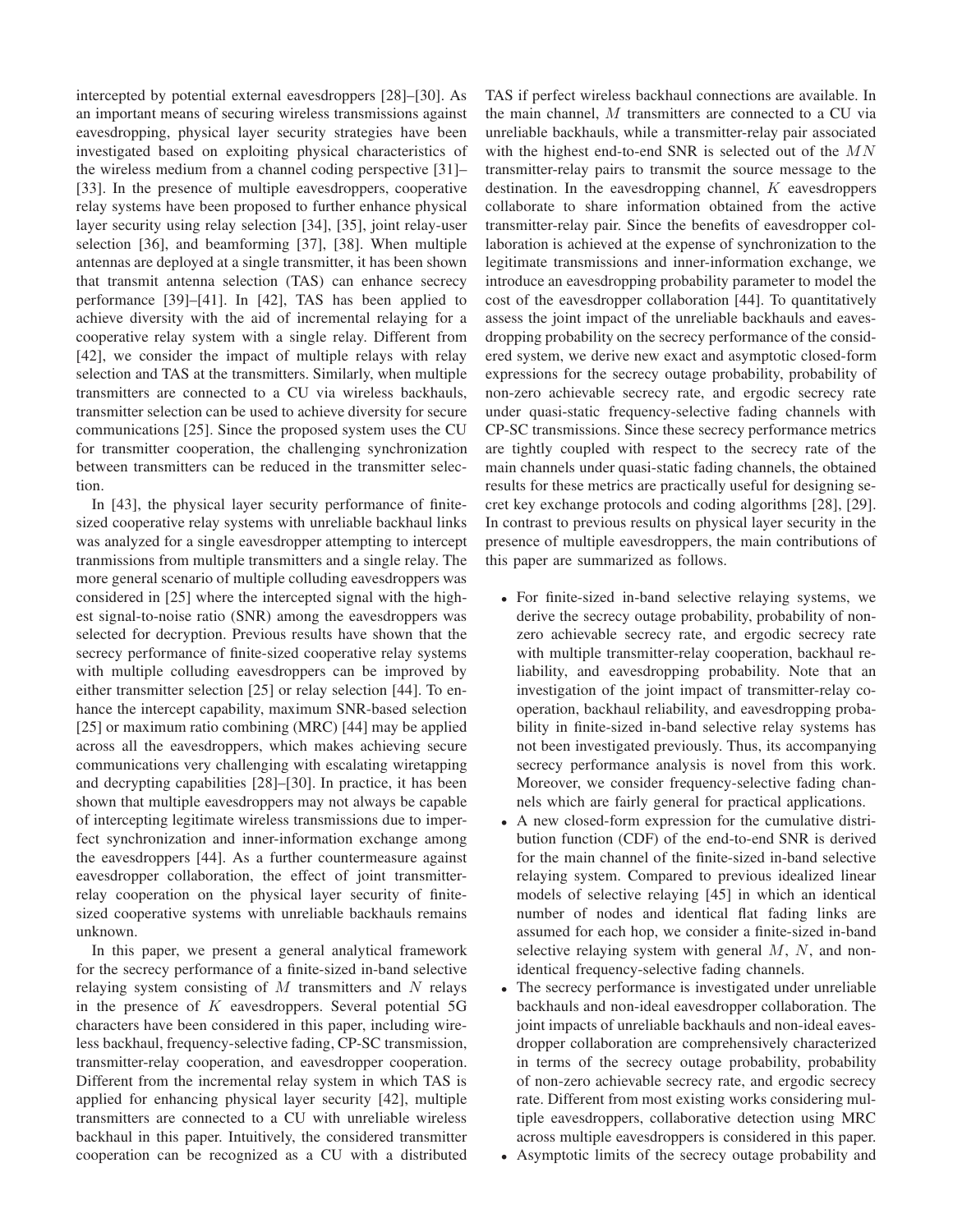TABLE I NOTATION USED IN THIS PAPER

| Notation                      | <b>Description</b>                                                                                                                                                                                                                                                                                                                                                                                                                                                                    |
|-------------------------------|---------------------------------------------------------------------------------------------------------------------------------------------------------------------------------------------------------------------------------------------------------------------------------------------------------------------------------------------------------------------------------------------------------------------------------------------------------------------------------------|
| $[x]^{+}$                     | $[x]^+ \triangleq \max(x, 0).$                                                                                                                                                                                                                                                                                                                                                                                                                                                        |
| $\delta(\cdot)$               | $\delta(\cdot)$ denotes the delta function.                                                                                                                                                                                                                                                                                                                                                                                                                                           |
| $\mathbb{E}\{\cdot\}$         | $\mathbb{E}\{\cdot\}$ is the expectation operation.                                                                                                                                                                                                                                                                                                                                                                                                                                   |
| $\mathbb{L}({\bm{a}})$        | $\mathbb{L}(\boldsymbol{a})$ denotes the length of a vector $\boldsymbol{a}$ .                                                                                                                                                                                                                                                                                                                                                                                                        |
| $\{a\}$                       | $\{a\}$ is the set containing all the elements of a vector $a$ .                                                                                                                                                                                                                                                                                                                                                                                                                      |
| $\bm{I}_B$                    | $I_B$ is the $B \times B$ identity matrix.                                                                                                                                                                                                                                                                                                                                                                                                                                            |
| $\boldsymbol{A}(i,j)$         | $A(i, j)$ is the $(i, j)$ -th element of a matrix A.                                                                                                                                                                                                                                                                                                                                                                                                                                  |
| $\bm{A}(i,:)$                 | $A(i, :)$ is the <i>i</i> th row of a matrix A.                                                                                                                                                                                                                                                                                                                                                                                                                                       |
| $C_k^n$                       | $C_k^n$ is an $\binom{n}{k} \times k$ integer matrix, whose <i>i</i> th row contains<br>the <i>i</i> th result of the combinations of $\{1, 2, , n\}$ taking<br>$k$ elements for each combination.                                                                                                                                                                                                                                                                                    |
| $\bar{C}_k^n$                 | $\bar{C}_k^n$ is an $\binom{n}{k} \times (n-k)$ integer matrix such that the<br>union of $C_k^{\tilde{n}}(i,:)$ and $\bar{C}_k^n(i,:)$ contains all the elements<br>of the set $\{1, 2, , n\}$ .                                                                                                                                                                                                                                                                                      |
| $\mu(\varphi)$                | $\mu(\varphi) \triangleq \left \frac{\varphi}{N}\right $                                                                                                                                                                                                                                                                                                                                                                                                                              |
| $\nu(\varphi)$                |                                                                                                                                                                                                                                                                                                                                                                                                                                                                                       |
| $\alpha_{\ell}$               | $\begin{aligned} &\nu(\varphi) \triangleq \varphi - \left\lceil \frac{\varphi}{N} - 1 \right\rceil N \\ &\widetilde{\alpha}_{\ell} \triangleq \sum_{\varepsilon=1}^{\ell} \frac{1}{P_R \widetilde{\rho}_{f,r_{\varepsilon}}} \end{aligned}$                                                                                                                                                                                                                                           |
| $\alpha_{\ell}$               | $\begin{aligned} &\overline{\widetilde{\alpha}_\ell \triangleq \sum_{\varepsilon=1}^\ell \frac{1}{P_R \widetilde{\rho}_{f, r_\varepsilon}}} \\ &\overline{\widehat{\alpha}_\varphi \triangleq \sum_{\varepsilon=1}^\varphi \frac{1}{\overline{P} \widetilde{\rho}_{h, \nu}(\widehat{r}_\varepsilon), \mu(\widehat{r}_\varepsilon)}} \end{aligned}$                                                                                                                                    |
| $\widehat{\alpha}_{\varphi}$  |                                                                                                                                                                                                                                                                                                                                                                                                                                                                                       |
| $\beta_{\ell}$                | $\widetilde{\beta}_{\ell} \triangleq \sum_{\varepsilon=1}^{\ell} t_{\varepsilon}$                                                                                                                                                                                                                                                                                                                                                                                                     |
| $\widetilde{\beta}_{\varphi}$ | $\widehat{\beta}_{\varphi} \triangleq \sum_{\varepsilon=1}^{\varphi} s_{\varepsilon}$                                                                                                                                                                                                                                                                                                                                                                                                 |
| $\tilde{\Upsilon}_{\ell}$     | $\overbrace{\widetilde{\Upsilon}_{\ell}}^{\mu\varphi} \triangleq \overbrace{\prod_{\varepsilon=1}^{\ell}}^{\text{Lc}} \frac{1}{t_{\varepsilon}!(P_R\widetilde{\rho}_{f,\widetilde{r}_{\varepsilon}})^{t_{\varepsilon}}}$                                                                                                                                                                                                                                                              |
| $\widehat{\Upsilon}_\varphi$  |                                                                                                                                                                                                                                                                                                                                                                                                                                                                                       |
| $\widetilde{\Sigma}$          | $\begin{aligned} &\overbrace{\widehat{\Upsilon}_{\varphi}\triangleq\prod_{\varepsilon=1}^{\varphi}\frac{1}{\frac{1}{s_{\varepsilon}!(P\widetilde{\rho}_{h,\nu}(\widehat{r}_{\varepsilon}),\mu(\widehat{r}_{\varepsilon}))^{s_{\varepsilon}}}{\sum\limits_{\ell=1}^N\sum\limits_{\widetilde{r}_1=1}^{N}\sum\limits_{\widetilde{r}_2=r_1+1}^{N-\ell+1}\cdots\sum\limits_{\widetilde{r}_{\ell}=\widetilde{r}_{\ell-1}+1}^{N}\sum\limits_{t_1=0}^{L_{f,\widetilde{r}_1}-1} \end{aligned}$ |
|                               | $\sum_{t_2=0}^{J,r_2-1} \dots \sum_{t_r=0}^{L_{f,\widetilde{r}_{\ell}}-1}$                                                                                                                                                                                                                                                                                                                                                                                                            |
| $\widehat{\Sigma}$            | $\triangleq \sum_{\varphi=1}^{M N} \sum_{\widehat{r}_1=1}^{M N - \varphi + 1} \sum_{\widehat{r}_2=\widehat{r}_1+1}^{M N - \varphi + 1} \dots \sum_{\widehat{r}_{\varphi}=\widehat{r}_{\varphi-1}+1}^{M N}$<br>$L_{h,\nu(\widehat{r}_1),\mu(\widehat{r}_1)}-1\,L_{h,\nu(\widehat{r}_2),\mu(\widehat{r}_2)}-1\, \, L_{h,\nu(\widehat{r}_{\varphi}),\mu(\widehat{r}_{\varphi})}-1 \\ \sum_{\centerdot\ldots} \qquad \qquad \sum_{\centerdot\ldots} \qquad$                               |
|                               | $s_2 = 0$<br>$s_1=0$<br>$s_{\varphi}=0$                                                                                                                                                                                                                                                                                                                                                                                                                                               |

probability of non-zero achievable secrecy rate are presented for finite-sized in-band selective relaying systems. It is shown that an intrinsic outage probability floor and a ceiling on the probability of non-zero achievable secrecy rate are exclusively determined by the backhaul reliability and transmitter cooperation. It is also shown that the secrecy diversity gain is jointly determined by  $M$ ,  $N$ , and the summation of the multi-path components in the frequency-selective fading channels.

The rest of this paper is organized as follows: Section II presents the system and channel model; Section III derives the statistical properties of the end-to-end SNRs; Section IV analyzes the secrecy performance of the considered system; Section V gives simulation results to verify the analysis, and Section VI summarizes the paper.

*Notation:*  $f_x(\cdot)$  and  $F_x(\cdot)$  denote the probability density function (PDF) and CDF of the random variable (RV)  $x$ , respectively.  $\mathcal{CN}(\mu, \sigma^2)$  denotes the complex Gaussian dis-



Fig. 1. Block diagram of a finite-sized in-band selective relaying system with unreliable backhauls in the presence of multiple eavesdroppers.

tribution with the mean  $\mu$  and the variance  $\sigma^2$ . [.] and [.] denote the floor and ceil functions, respectively. Additional notation used in this paper is summarized in Table I.

# II. SYSTEM AND CHANNEL MODEL

Fig. 1 shows a block diagram of the considered finite-sized in-band selective relaying system, in which  $M$  transmitters  $(T_1, \ldots, T_M)$  are connected to a CU via unreliable wireless backhauls. Different from a finite-sized cooperative relaying system with a single relay and a single eavesdropper [46], the considered system includes  $N$  intermediate relay nodes  $(R_1, \ldots, R_N)$  and K colluding eavesdroppers  $(E_1, \ldots, E_K)$ . We consider that  $M$  transmitters and  $N$  relays are operated inband, whereas massive MIMO and mmWave communications are employed for wireless backhaul connections [9], [10], [12], [16]. With the aid of analog beamforming [47] or a hybrid of analog beamforming and digital MIMO processing [48] for wireless backhaul connections, we assume that the nearby users can hardly intercept wireless backhaul transmissions unless the users are located within the narrow beams. Therefore, in this paper, we only consider that multiple eavesdroppers wiretap the legitimate transmissions from multiple transmitters and relays. Due to large path-loss or obstacles, we assume that the direct links between  $T_m$ ,  $\forall m$  and D are unavailable. The details of the channel model are described as follows:

- The channel vectors of the  $T_m \to R_n$ ,  $R_n \to D$ ,  $T_m \to$  $E_k$ , and  $R_n \to E_k$  links are respectively denoted by  $h_{nm}$ ,  $f_n$ ,  $j_{km}$ , and  $g_{kn}$  for  $m = 1, \ldots, M$ ,  $n = 1, \ldots, N$ , and  $k = 1, \ldots, K$ , respectively.
- The elements of the channel vectors are independent and identically distributed (i.i.d.) complex Gaussian random variables with zero means and unit variances. All the channels are assumed to be block fading, i.e., the elements of channel vectors remain constant, but independently vary from one transmission block to another.
- We consider non-identical frequency selective fading channels to model realistic systems with different channel vector lengths and path loss. As such, we denote the lengths of  $h_{nm}$ ,  $f_n$ ,  $j_{km}$ , and  $g_{kn}$  by  $L_{h,n,m} \triangleq \mathbb{L}(\mathbf{h}_{nm}), L_{f,n} \triangleq \mathbb{L}(f_n), L_{j,k,m} \triangleq \mathbb{L}(j_{km}),$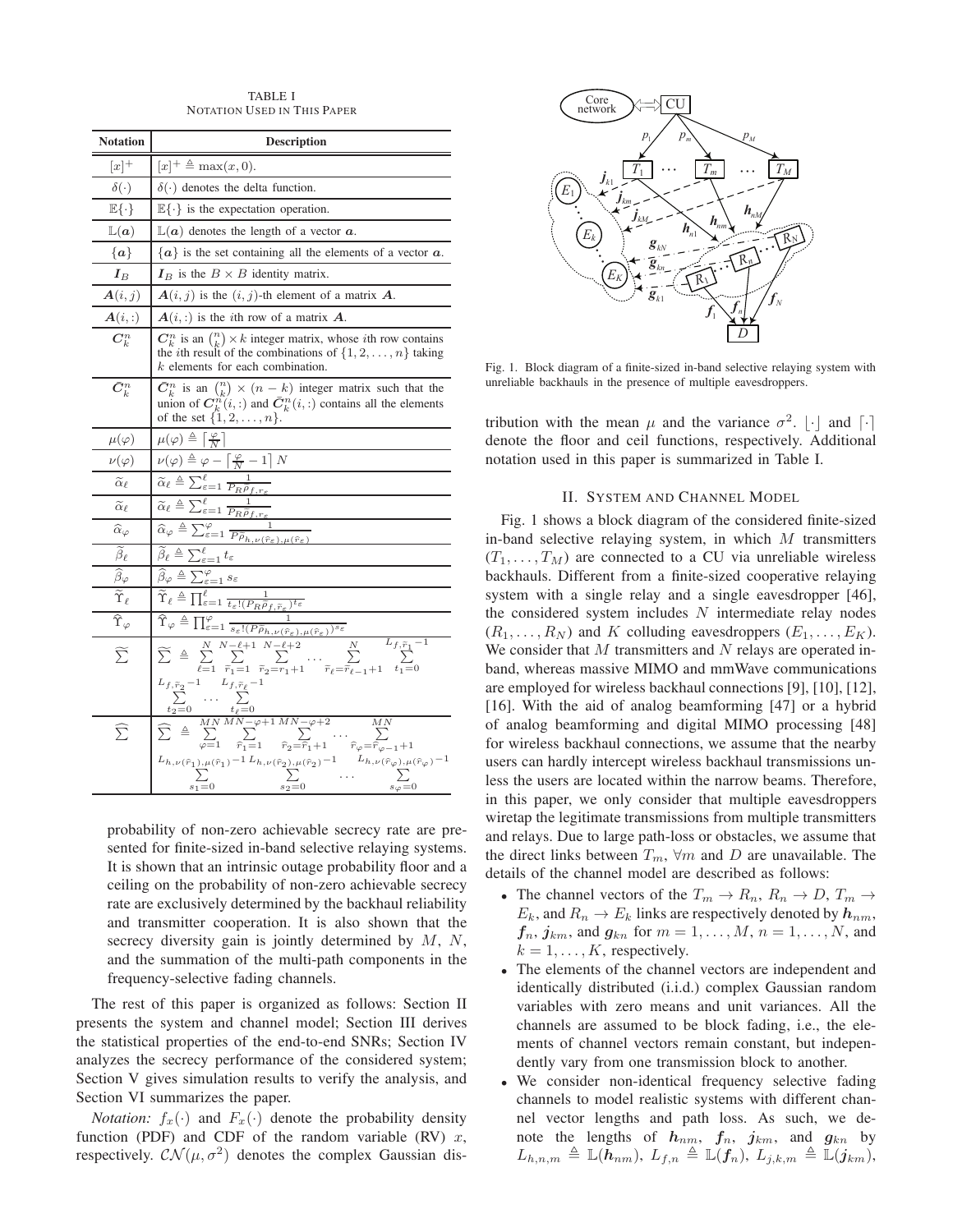and  $L_{a,k,n} \triangleq \mathbb{L}(g_{kn})$ , respectively, and  $L_{\text{max}} =$  $\max\{L_{h,n,m}, L_{f,n}, L_{j,k,m}, L_{g,k,n}\}$  over  $\forall m, n, k$  is the maximum number of multipath components in the system. The path-loss components over  $h_{nm}$ ,  $f_n$ ,  $j_{km}$ , and  $g_{kn}$  are denoted by  $\rho_{h,n,m}$ ,  $\rho_{f,n}$ ,  $\rho_{j,k,m}$ , and  $\rho_{g,k,n}$ , respectively.

- Based on channel state information (CSI) of the main channel, selective relaying is implemented using a centralized approach [34], [45], i.e., a single  $T_m \to R_n \to D$ link with the highest end-to-end SNR is selected to transmit the source message to the destination. For the centralized mechanism, we assume that the CU uses CSI knowledge of all the links in the main channel to select the best transmitter-relay pair [34], while the relay  $R_n$ has CSI of the links  $T_m \to R_n$ ,  $\forall m$  and the destination has CSI of the links  $R_n \to D$ ,  $\forall n$  [25], [34], [45].
- The backhaul reliability for the link  $CU \to T_m$  is denoted by  $p_m$ , which represents the probability that  $T_m$  can successfully decode the source message via its backhaul transmission. The backhaul reliability follows a Bernoulli process and is independent across source messages [25], so that  $Pr(\mathbb{B}_m = 1) = p_m$  and  $Pr(\mathbb{B}_m = 0) = 1 - p_m$ , where  $\mathbb{B}_m$  is a binary indicator function.
- The eavesdropping probability for  $E_k$  is denoted by  $q_k$ , which is the probability that  $E_k$  can successfully obtain information from the legitimate transmission and collaborate with the colluding eavesdroppers. A Bernoulli random variable  $\mathbb{I}_k$  is applied to represent  $q_k$ . Due to constraints on signalling synchronization, transmission bandwidth, and channel capacity of the eavesdropping links, the eavesdropping probability that  $E_k$  successfully intercepts the transmitter/relay transmissions and exchanges information amongst the colluding eavesdroppers is given by  $Pr(I_k = 1) = q_k$ ; otherwise  $Pr(I_k = 0) = 1 - q_k$  [44].

When a backhaul transmission fails, we do not consider additional coding, automatic repeat request (ARQ), and power control to focus on the impact of backhaul reliability on the secrecy performance. For each transmission block, the selective relaying is conducted within two consecutive time phases. In the first time phase, the selected transmitter sends the source message to the selected relay. In the second time phase, the selected relay transmits its signal to the destination. We assume that the relays work in decode-and-forward (DF) relaying mode, such that the re-transmitted signal by the selected relay is accurately decoded from the source message. In the main channel, we adopt CP-SC transmission with  $M$ ary phase-shift keying (MPSK) modulation. We assume perfect synchronization between the CU and all the transmitters by a timestamp provided by a global navigation satellite system (GNSS), such that all the transmitters simultaneously transmit a symbol block  $x \in \mathbb{C}^{B \times 1}$ , where B is the size of the symbol block,  $\mathbb{E}\{\bm{x}\} = \bm{0}$ , and  $\mathbb{E}\{\bm{x} \mid \bm{x} \mid \bm{x} \} = \bm{I}_B$ . To prevent inter-block symbol interference (IBSI), an additional cyclic-prefix (CP) comprising of  $L_c$  symbols from  $x$  is appended to the front of x with  $L_c \geq L_{\text{max}}$ .

In the first and second time phase, the selected relay and destination removes the CP-related signals to obtain their effective received signals, respectively. The received signals at the selected relay and destination can be expressed as

$$
\boldsymbol{y}^{\mathrm{R}} = \sqrt{\bar{P}\rho_{h,\widetilde{n},\widetilde{m}}}\mathbb{B}_{\widetilde{m}}\boldsymbol{H}_{\widetilde{n},\widetilde{m}}\boldsymbol{x} + \boldsymbol{z}^{\mathrm{R}} \tag{1}
$$

and

 $\mathbf{r}$ 

$$
J^D = \sqrt{P_R \rho_{f,\widetilde{n}}} \mathbf{F}_{\widetilde{n}} x + z^D, \tag{2}
$$

respectively, where  $\overline{P}$  is the maximum transmission power at the transmitters,  $P_R$  is the transmission power at each relay,  $\tilde{m}$  and  $\tilde{n}$  are the indices of the selected transmitter and relay, respectively, and  $z^{\text{R}} \sim \mathcal{CN}(0, \sigma_n^2 \mathbf{I}_B)$  and  $z^{\text{D}} \sim$  $\mathcal{CN}(\mathbf{0}, \sigma_n^2 \mathbf{I}_B)$  are the additive noise vectors at the selected relay and destination, respectively. Due to CP-SC transmission,  $H_{\widetilde{n},\widetilde{m}}$  ( $F_{\widetilde{n}}$ ) is the right circulant matrix specified by the corresponding channel vectors  $h_{\tilde{n},\tilde{m}}(f_{\tilde{n}})$  with zero padding to match the length of  $x$  [27].

In the considered finite-sized in-band selective relaying system, a transmitter-relay pair with the highest end-to-end SNR is selected to transmit in the main channel, such that the selected node indices are given by

$$
(\widetilde{m}, \widetilde{n}) = \arg \max_{\forall m, \forall n} \lambda^{T_m R_n D}, \tag{3}
$$

where  $\lambda^{T_m R_n D}$  is the end-to-end SNR of the main channel transmission associated with the link  $T_m \to R_n \to D$  which will be defined in the following section.

For the eavesdropping channel, we assume that the eavesdroppers are aware of CP-SC transmissions used in the main channel and apply the corresponding demodulation scheme in the interception. After removal of the CP-related signal parts, the effective received signals at  $E_k$  in the first and second time phases are given by

$$
\boldsymbol{y}^{\mathrm{E},k,1} = \sqrt{\bar{P}\rho_{j,k,\widetilde{m}}}\mathbb{I}_{k}\mathbb{B}_{\widetilde{m}}\boldsymbol{J}_{k,\widetilde{m}}\boldsymbol{x} + \boldsymbol{z}^{\mathrm{E},k,1}
$$
(4)

and

 $\mathbf{r}$ 

$$
F^{k,2} = \sqrt{P_R \rho_{g,k,\widetilde{n}}} \mathbb{I}_k G_{k,\widetilde{n}} x + z^{\mathcal{E},k,2}, \tag{5}
$$

respectively, where  $J_{k,\tilde{m}}$  ( $G_{k,\tilde{n}}$ ) is the right circulant matrix determined by  $j_{k,\tilde{m}}(g_{k,\tilde{n}})$  with additional zeros, and the additive noise vectors are  $z^{E,k,1} \sim \mathcal{CN}(0, \sigma_n^2 I_B)$  and  $z^{\text{E},k,2} \sim \mathcal{CN}(0,\sigma_n^2 \mathbf{I}_B)$ . Note that (4) and (5) indicate that the intercept capability of  $E_k$  is constrained by its eavesdropping probability that specifies  $\mathbb{I}_k$  in the first and second time phases, respectively.

#### III. DERIVATION OF THE SNRS

In the main channel, considering an arbitrary end-to-end link  $T_m \to R_n \to D$ ,  $\forall m$ ,  $\forall n$ , the corresponding end-to-end SNR with DF relaying is given by

$$
\lambda^{T_m R_n D} \triangleq \min(\lambda^{T_m R_n}, \lambda^{R_n D}), \tag{6}
$$

where  $\lambda_{T_mR_n}$  and  $\lambda_{R_nD}$  are the SNRs of the  $T_m \to R_n$  and  $R_n \rightarrow D$  links, respectively, which can be derived from (1) and (2) as

$$
\lambda^{T_m R_n} \triangleq \frac{\bar{P}\rho_{h,n,m} \mathbb{B}_m ||\boldsymbol{h}_{n,m}||^2}{\sigma_n^2} \triangleq \bar{P}\widetilde{\rho}_{h,n,m} \mathbb{B}_m ||\boldsymbol{h}_{n,m}||^2 \quad (7)
$$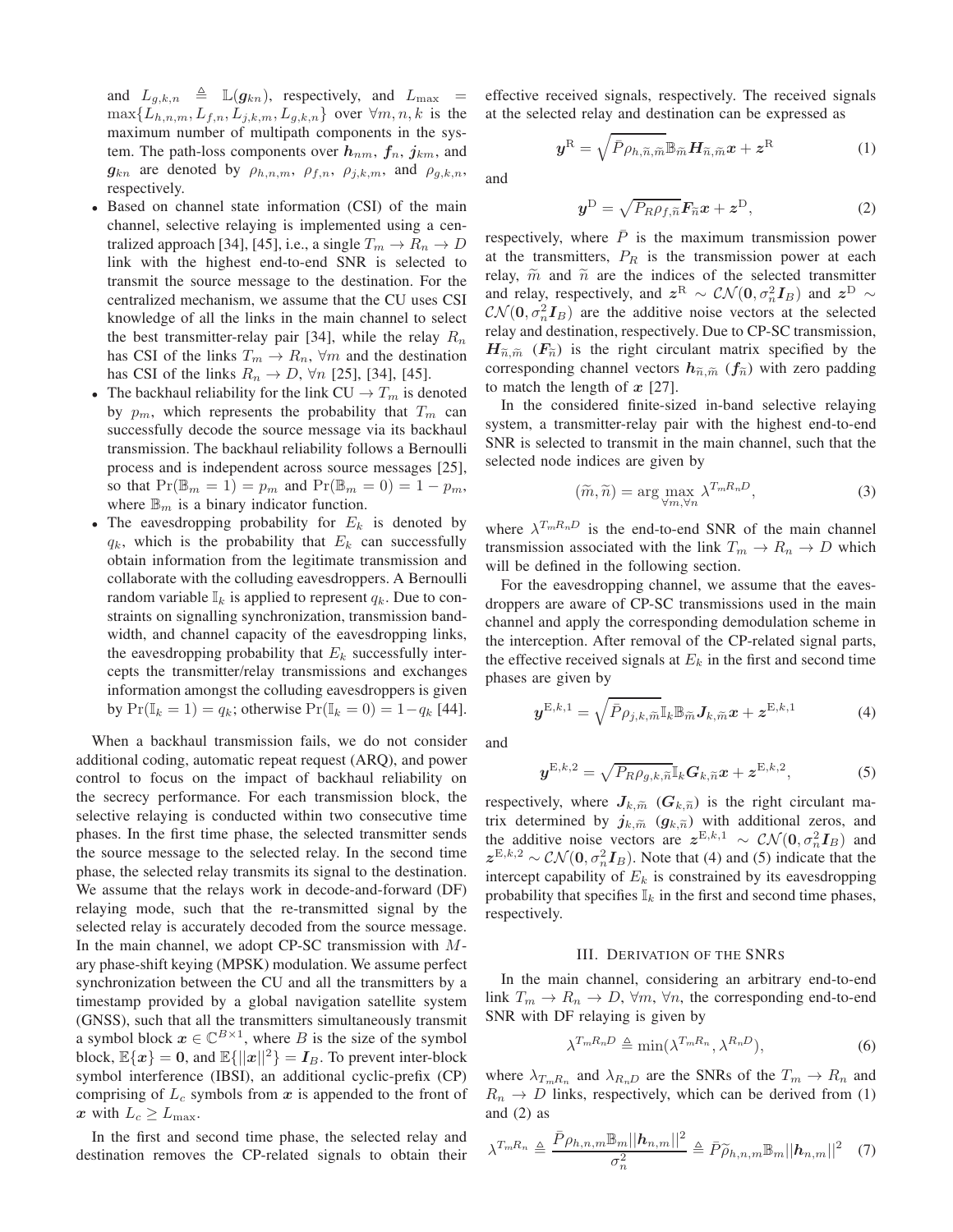and

$$
\lambda^{R_n D} \triangleq \frac{P_R \rho_{f,n} ||\mathbf{f}_n||^2}{\sigma_n^2} \triangleq P_R \widetilde{\rho}_{f,n} ||\mathbf{f}_n||^2, \tag{8}
$$

where  $\widetilde{\rho}_{h,n,m} \triangleq \rho_{h,n,m}/\sigma_n^2$  and  $\widetilde{\rho}_{f,n} \triangleq \rho_{f,n}/\sigma_n^2$ . Based on the joint transmitter-relay pair selection in (3), the end-to-end SNR of the main channel with DF relaying can be written as

$$
\lambda^{\text{DF}} = \max_{\forall m, \forall n} (\lambda^{T_m R_n D})
$$
  
= 
$$
\max_{\forall m, \forall n} (\min (\lambda^{T_m R_n}, \lambda^{R_n D})).
$$
 (9)

In the eavesdropper channel, based on (4)-(5), the received SNRs at  $E_k$  in the first and second time phases can be respectively expressed as

$$
\lambda^{\mathcal{E},k,1} \triangleq \bar{P}\widetilde{\rho}_{j,k,\widetilde{m}}\mathbb{I}_{k}\mathbb{B}_{\widetilde{m}}||\dot{\mathbf{j}}_{k,\widetilde{m}}||^{2}
$$
 (10)

and

$$
\lambda^{\mathcal{E},k,2} \triangleq P_R \widetilde{\rho}_{g,k,\widetilde{n}} \mathbb{I}_k ||g_{k,\widetilde{n}}||^2, \tag{11}
$$

where  $\tilde{\rho}_{j,k,\tilde{m}} \triangleq \rho_{j,k,\tilde{m}}/\sigma_n^2$  and  $\tilde{\rho}_{g,k,\tilde{n}} \triangleq \rho_{g,k,\tilde{n}}/\sigma_n^2$ . To maximize the total received SNR, the eavesdroppers collaboratively detect their receptions by applying MRC across all the received signals from the transmitter  $T_{\tilde{m}}$  and relay  $R_{\tilde{n}}$ over two consecutive time phases. Thus, the received SNR with MRC across all the  $K$  eavesdroppers can be expressed as

$$
\lambda^{\mathcal{E}} = \sum_{k=1}^{K} (\lambda^{\mathcal{E},k,1} + \lambda^{\mathcal{E},k,2})
$$

$$
\triangleq \sum_{k=1}^{2K} \widetilde{\mathbb{I}}_k \widetilde{\lambda}^{\mathcal{E},k},
$$
(12)

where

$$
\widetilde{\mathbb{I}}_k \triangleq \left\{ \begin{array}{ll} \mathbb{I}_k \mathbb{B}_{\widetilde{m}}, & k = 1, 2, \dots, K \\ \mathbb{I}_{k-K}, & k = K + 1, K + 2, \dots, 2K \end{array} \right.
$$

and

$$
\widetilde{\lambda}^{\mathrm{E},k} \triangleq \begin{cases}\n\bar{P}\widetilde{\rho}_{j,k,\widetilde{m}}||\mathbf{j}_{k,\widetilde{m}}||^{2}, & k = 1,2,\ldots,K \\
P_{R}\widetilde{\rho}_{g,k-K,\widetilde{n}}||\mathbf{g}_{k,\widetilde{n}}||^{2}, & k = K+1, K+2,\ldots,2K.\n\end{cases} \tag{14}
$$

It is interesting to point out that previous works on the security of two-hop relaying have considered the following two simpler interception schemes: 1) the eavesdroppers only intercept the transmissions from the selected relay and ignore the source transmitter in [35]–[37]; 2) only a single eavesdropper with the highest receive SNR is adopted for selection combining (SC) in [35]–[38] and the signals intercepted by all the other eavesdroppers are ignored. Compared to the SC schemes that only intercept the relay transmission, the considered eavesdropping scheme applies MRC to combine the signals intercepted by all the eavesdroppers from both the source transmitter and relay, which provides a significant advance in the literature representing a worse case scenario for secure communications in two-hop relaying systems. Note that a DF relay can enhance the secrecy performance by sending independent codewords with respect to source messages, which prohibits the eavesdropping MRC from combining both the source and relay transmissions [49]. The considered eavesdropping MRC model in (12) can be also applied to the scenarios of [49] by setting  $\mathbb{I}_k = 0$  for  $k = 1, 2, \ldots, K$  or  $\mathbb{I}_k = 0$  for  $k = K + 1, K + 2, \ldots, 2K$  for wiretapping only the source or relay transmissions.

# *A. Statistical Properties of the SNRs*

In this subsection, we derive the statistical distributions of  $\lambda^{\text{DF}}$  and  $\lambda^{\text{E}}$ , respectively. Applying the properties of the right circulant channel matrix for CP-SC transmissions, it can be shown that the SNR  $\lambda^{R_nD}$  follows a chi-squared distribution with degrees of freedom (DoF) determined by the number of multipath components [27], given by

$$
\lambda^{R_n D} \sim \chi^2(2L_{f,n}, P_R \tilde{\rho}_{f,n}),\tag{15}
$$

where the DoF is denoted by  $2L_{f,n}$  and the power normalization constant is denoted by  $P_R \widetilde{\rho}_{f,n}$ . For a RV  $\lambda \sim$  $\chi^2(2L_a, \eta_a)$ , its PDF and CDF are respectively given by

$$
f_{\lambda}(x;L_a,\eta_a) = \frac{1}{\Gamma(L_a)(\eta_a)^{L_a}} x^{L_a - 1} e^{-\frac{x}{\eta_a}}
$$
(16)

and

(13)

$$
F_{\lambda}(x; L_a, \eta_a) = 1 - e^{-\frac{x}{\eta_a}} \sum_{t=0}^{L_a - 1} \frac{1}{t!} \left(\frac{x}{\eta_a}\right)^t.
$$
 (17)

**Proposition 1.** *An exact closed-form expression for the CDF of the end-to-end SNR of the main channel,* λ DF *in* (9)*, is given by*

$$
F_{\lambda^{\rm DF}}(x) = 1 + \left(1 - \prod_{m=1}^{M} (1 - p_m)\right) \widetilde{\sum} \widetilde{\sum} (-1)^{\ell + \varphi + 1} \widetilde{\Upsilon}_{\ell} \widehat{\Upsilon}_{\varphi}
$$

$$
\times e^{-(\widetilde{\alpha}_{\ell} + \widehat{\alpha}_{\varphi}) x} x^{\widetilde{\beta}_{\ell} + \widehat{\beta}_{\varphi}}.
$$
(18)

*Proof:* See Appendix A.

For finite-sized in-band selective relaying with unreliable backhauls, the expression in (18) is a new closed-form expression for the CDF of the end-to-end SNR, which is valid for a wide range of scenarios with non-identical backhaul reliabilities, non-identical frequency-selective fading channels, and arbitrary number of transmitters and relays.

To derive the distribution of the eavesdropper channel SNR  $\lambda^E$  in (12), we first note that  $\tilde{I}_k$  in (13) is a Bernoulli RV satisfying  $Pr\left(\tilde{\mathbb{I}}_k = 1\right) = \tilde{q}_k$  and  $Pr\left(\tilde{\mathbb{I}}_k = 0\right) = 1 - \tilde{q}_k$  with

$$
\widetilde{q}_k \triangleq \begin{cases}\n p_{\widetilde{m}}q_k, & k = 1, 2, \dots, K \\
 q_{k-K}, & k = K+1, K+2, \dots, 2K.\n\end{cases}
$$
\n(19)

For  $k = 1, ..., K$ ,  $\tilde{\mathbb{I}}_k$  is a product of two independent Bernoulli processes specified by the probability  $\tilde{q}_k$ , which is the product of the backhaul reliability,  $p_{\tilde{m}}$ , and the eavesdropping probability,  $q_k$ . Moreover, it can be shown that  $\lambda^{E,k}$  in (14) is distributed according to  $\lambda^{E,k} \sim \chi^2(2L_{e,k}, \eta_{e,k})$  with

$$
L_{e,k} = \begin{cases} L_{j,k,\widetilde{m}}, & k = 1,2,\ldots,K \\ L_{g,k-K,\widetilde{n}}, & k = K+1, K+2,\ldots,2K \end{cases}
$$
 (20)

and

$$
\eta_{e,k} = \begin{cases} \bar{P}\widetilde{\rho}_{j,k,\widetilde{m}}, & k = 1,2,\ldots,K\\ P_R\widetilde{\rho}_{g,k-K,\widetilde{n}}, & k = K+1, K+2,\ldots,2K. \end{cases}
$$
(21)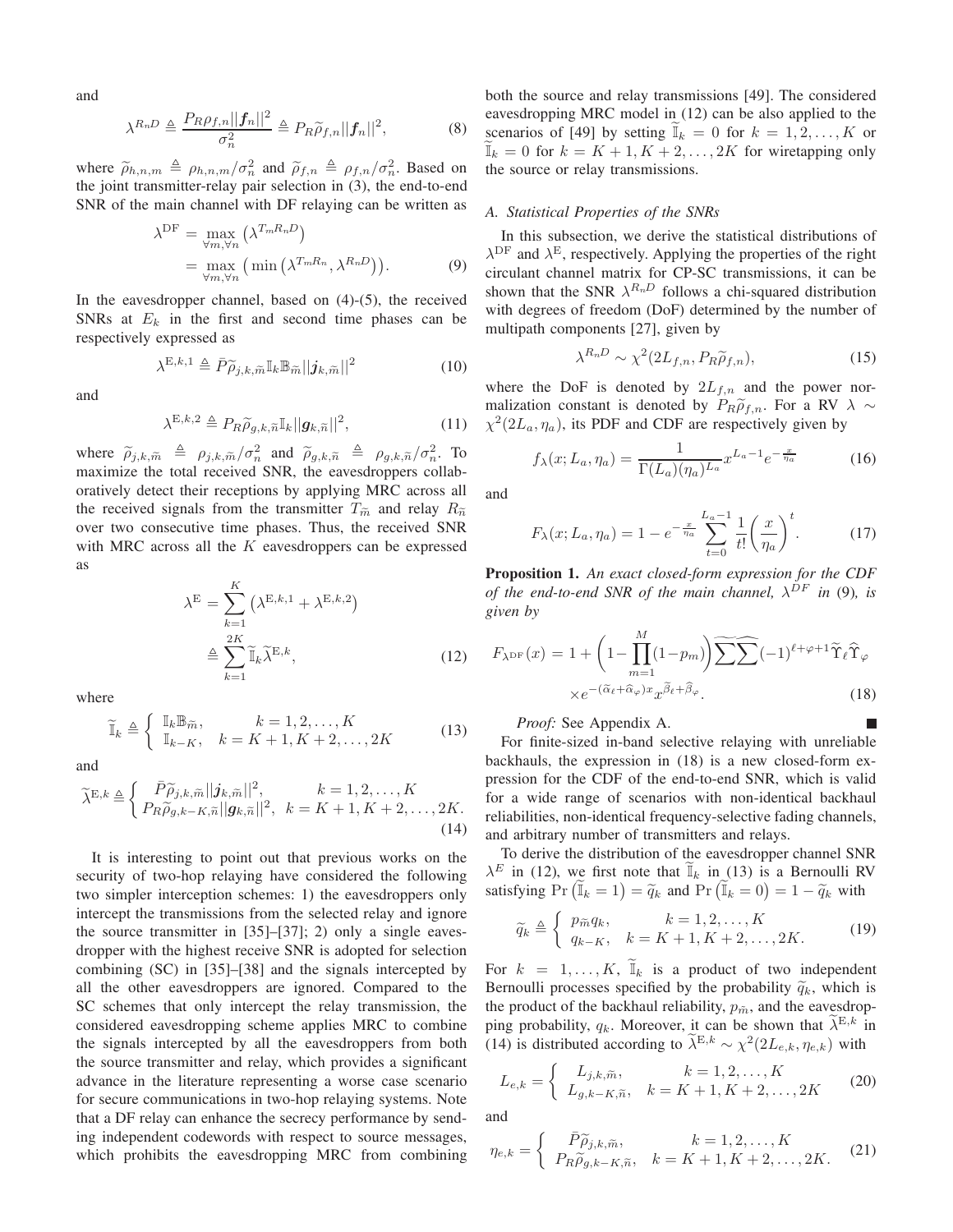Based on (20) and (21), the PDF  $f_{\tilde{\lambda}E,k}(x)$  of  $\tilde{\lambda}^{E,k}$  can be obtained by substituting  $\{L_a, \eta_a\} = \{L_{e,k}, \eta_{e,k}\}\$ into (16).

Next, we introduce a RV

$$
\widetilde{X}^{\mathbf{C}_k^n(\tau,\cdot)} \triangleq \widetilde{\lambda}^{\mathrm{E},\mathbf{C}_k^n(\tau,1)} +, \ldots, \widetilde{\lambda}^{\mathrm{E},\mathbf{C}_k^n(\tau,k)},\tag{22}
$$

where  $2 \leq k \leq n$  and  $1 \leq \tau \leq {n \choose k}$ . Note that  $\widetilde{X}^{C_k^n(\tau,:)}$  is the summation of  $k$  independent chi-squared RVs, while each RV  $\lambda^{\mathrm{E}, \mathbf{C}_k^n(\tau,i)}$   $(i = 1, \ldots, k)$  also follows the gamma distribution with the shape factor  $L_{e, \mathbb{C}_{k}^{n}(\tau, i)}$  and the scale factor  $\eta_{e, \mathbb{C}_{k}^{n}(\tau, i)}$ . As such, we can write the PDF and CDF of  $\widetilde{X}^{C_k^n(\tau,:)}$  as [50]

$$
f_{\widetilde{X}}c_{k}^{n_{(\tau,\cdot)}}(x) = \sum_{i \in \mathbb{C}_{k}^{n}(\tau,\cdot)} \sum_{j=1}^{L_{e,i}} \Xi_{i,j} f_{\lambda}(x; j, \eta_{e,i})
$$
(23)

and

$$
F_{\widetilde{X}}c_{k}^{n}(\tau,:)}(x) = \sum_{i \in \mathcal{C}_{k}^{n}(\tau,:)} \sum_{j=1}^{L_{e,i}} \Xi_{i,j} F_{\lambda}(x;j,\eta_{e,i}), \qquad (24)
$$

where  $f_{\lambda}(x; j, \eta_{e,i})$  and  $F_{\lambda}(x; j, \eta_{e,i})$  are given by (16) and (17), respectively. Denoting  $\bar{L}_{e,i} \triangleq L_{e,C_k^n(\tau,i)}$  and  $\bar{\eta}_{e,i} \triangleq$  $\eta_{e,C_k^n(\tau,i)}$ , the coefficient  $\Xi_{i,j}$  in (23) and (24) can be expressed as [50]

$$
\Xi_{i,j} = \sum_{\ell_1=j}^{\bar{L}_{e,i}} \sum_{\ell_2=j}^{\ell_1} \cdots \sum_{\ell_{k-2}=j}^{\ell_{k-3}} \left[ \frac{(-1)^{\bar{L}_e - \bar{L}_{e,i}} \bar{\eta}_{e,i}^j}{\bar{\eta}_e} \right. \times \frac{(\bar{L}_{e,i} + \bar{L}_{e,1+U(1-i)} - \ell_1 - 1)!}{(\bar{L}_{e,1+U(1-i)} - 1)!(\bar{L}_{e,i} - \ell_1)!} \right. \left. \left( \frac{1}{\bar{\eta}_{e,i}} - \frac{1}{\bar{\eta}_{e,1+U(1-i)}} \right)^{\ell_1 - \bar{L}_{e,i} - \bar{L}_{e,1+U(1-i)}} \right. \times \frac{(\ell_{k-2} + \bar{L}_{e,k-1+U(k-1-i)} - j - 1)!}{(\bar{L}_{e,k-1+U(k-1-i)} - 1)!(\ell_{k-2} - j)!} \times \left( \frac{1}{\bar{\eta}_{e,i}} - \frac{1}{\bar{\eta}_{k-1+U(k-1+i)}} \right)^{j-\ell_{k-2} - \bar{L}_{e,k-1+U(k-1-i)}} \times \prod_{s=1}^{k-3} \frac{(\ell_s + \bar{L}_{e,s+1+U(s+1-i)} - \ell_{s+1} - 1)!}{(\bar{L}_{e,s+1+U(s+1-i)} - 1)!(\ell_s - \ell_{s+1})!} \times \left( \frac{1}{\bar{\eta}_{e,i}} - \frac{1}{\bar{\eta}_{e,s+1+U(s+1-i)}} \right)^{\ell_{s+1} - \ell_s - \bar{L}_{e,s+1+U(s+1-i)}} \right) \tag{25}
$$

Since the selective relaying strategy chooses the transmitterrelay pair  $(\tilde{m}, \tilde{n})$  according to (3), which corresponds to a random selection of the transmitter-relay pairs from the point of the view of the eavesdroppers, the evaluation of the statistics of the exact SNR of the eavesdropping channel is only tractable by considering identical backhaul reliability and identical frequency-selective fading for the channels  $j_{k,m}$  with  $\forall m$  and identical frequency-selective fading for  $g_{k,n}$  with  $\forall n$ but non-identical frequency-selective fading channels between the  $T_m \to R_n$  and  $R_n \to D$  links. This assumption will be relaxed to non-identical backhaul reliabilities and non-identical frequency-selective fading channels across all the links for the asymptotic SNR analysis in Section IV.

**Proposition 2.** *The PDF and CDF of the received SNR of the eavesdropping channel with MRC across* K *eavesdroppers and over two consecutive time phases are given by*

$$
f_{\lambda^{E}}(x) = \delta(x) \prod_{k=1}^{2K} (1 - \widetilde{q}_{k})
$$
  
+ 
$$
\sum_{\tau=1}^{2K} w_{1,\tau} f_{\lambda}\left(x; L_{e, C_{1}^{2K}(\tau,1)}, \eta_{e, C_{1}^{2K}(\tau,1)}\right)
$$
  
+ 
$$
\sum_{k=2}^{2K} \sum_{\tau=1}^{2K} \sum_{i \in C_{k}^{2K}(\tau,1)} \sum_{j=1}^{L_{e,i}} w_{k,\tau} f_{\lambda}(x; j, \eta_{e,i})
$$
(26)

*and*

.

 $\lambda$ 

$$
F_{\lambda^{E}}(x) = \prod_{k=1}^{2K} (1 - \widetilde{q}_{k})
$$
  
+ 
$$
\sum_{\tau=1}^{2K} w_{1,\tau} F_{\lambda} (x; L_{e,C_{1}^{2K}(\tau,1)}, \eta_{e,C_{1}^{2K}(\tau,1)})
$$
  
+ 
$$
\sum_{k=2}^{2K} \sum_{\tau=1}^{2K} \sum_{i \in C_{k}^{2K}(\tau,1)} \sum_{j=1}^{L_{e,i}} w_{k,\tau} F_{\lambda}(x; j, \eta_{e,i}), (27)
$$

*respectively, where*  $w_{k,\tau}$  *is given by* (28) *at the next page.* 

*Proof:* See Appendix B. The closed-form PDF and CDF of the eavesdropper channel SNR  $\lambda^E$  in Proposition 2 explicitly reflects the contributions from all  $K$  eavesdroppers with MRC and the constraints from the eavesdropping probability and backhaul reliability in  $\tilde{q}_k$ .

# IV. SECRECY PERFORMANCE ANALYSIS

In this section, based on the statistical distributions of the end-to-end SNRs in Propositions 1 and 2, we proceed to analyze the secrecy performance of finite-sized selective relaying systems with unreliable backhauls and frequencyselective fading. Specifically, we focus on the secrecy outage probability, probability of non-zero achievable secrecy rate, and ergodic secrecy rate. A security advantage is achieved due to the fact that the transmitter-relay pair selection based on the main channel is random with respect to the eavesdropping channels.

We first analyze the secrecy performance with identical backhaul reliability and identical frequency-selective fading for the eavesdropping channels  $j_{k,m}$ ,  $\forall m$  and  $g_{k,n}$ ,  $\forall n$ , respectively. However, all the main channel links in the system are assumed to be non-identical frequency-selective fading. Finally, we derive the asymptotic secrecy performance limits under non-identical backhaul reliabilities and non-identical frequency-selective fading across all the links in the high SNR region.

The maximum achievable rates of the main channel and eavesdropping channel are respectively given by

$$
\mathcal{C}_{\rm DF} = \frac{1}{2} \log_2 (1 + \lambda^{\rm DF}) \text{ and } \mathcal{C}_{\rm E} = \frac{1}{2} \log_2 (1 + \lambda^{\rm E}), \quad (29)
$$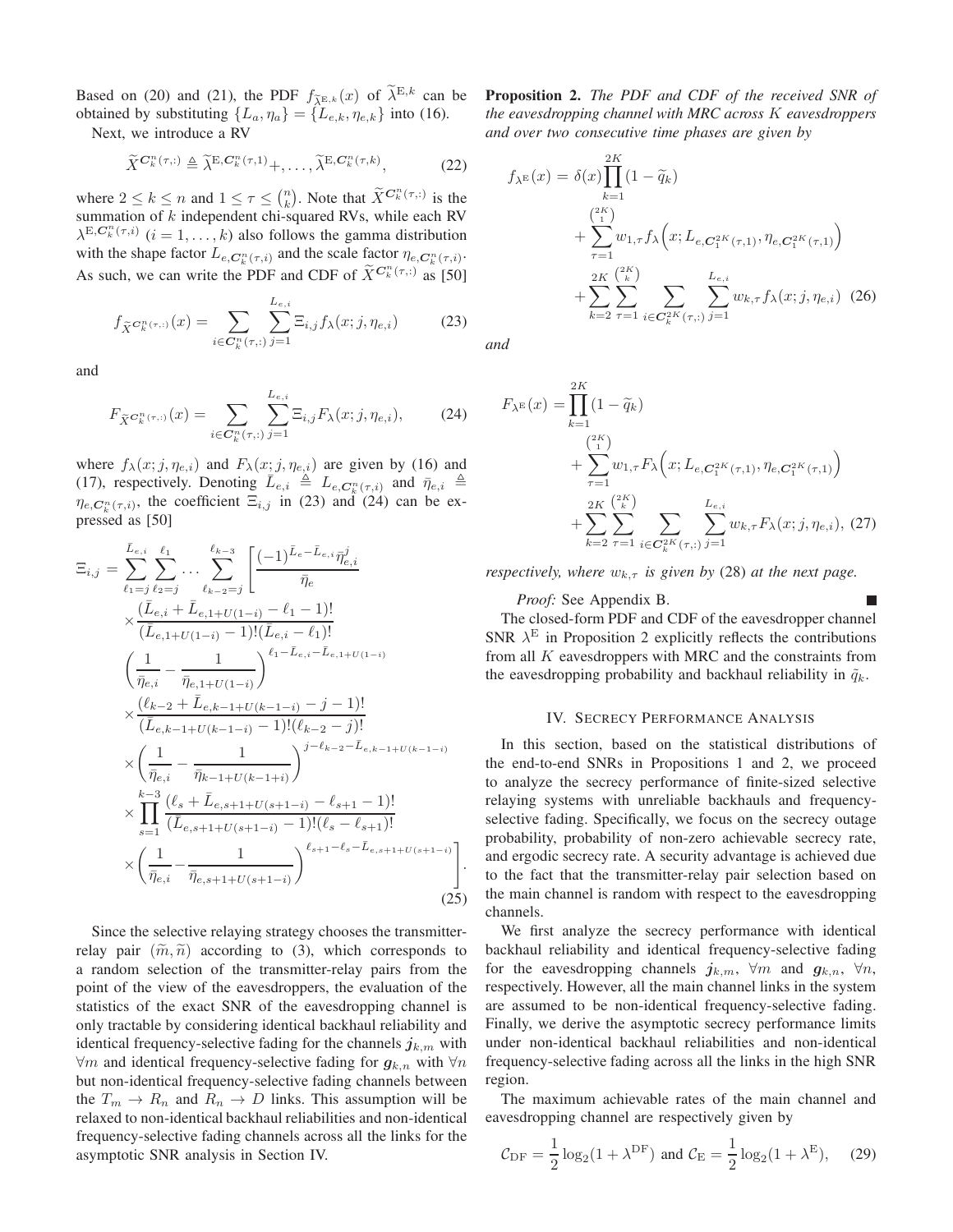$$
w_{k,\tau} \triangleq \begin{cases} \widetilde{q}_{\mathbf{C}_{k}^{2K}(\tau,1)} \cdots \widetilde{q}_{\mathbf{C}_{k}^{2K}(\tau,k)} \left(1 - \widetilde{q}_{\mathbf{C}_{k}^{2K}(\tau,1)}\right) \cdots \left(1 - \widetilde{q}_{\mathbf{C}_{k}^{2K}(\tau,2K-k)}\right), & 1 \leq k < 2K\\ \widetilde{q}_{\mathbf{C}_{2K}^{2K}(1,1)} \cdots \widetilde{q}_{\mathbf{C}_{2K}^{2K}(1,2K)}, & k = 2K \end{cases} \tag{28}
$$

where the pre-log factor  $\frac{1}{2}$  is due to the half-duplex relaying. Substituting (29) into  $\mathcal{C}_s = [C_{\rm DF} - C_{\rm E}]^+$ , the secrecy rate of the main channel can be expressed as [51]–[53]

$$
\mathcal{C}_{\rm s} = \frac{1}{2} \left[ \log_2 \left( \frac{1 + \lambda^{\rm DF}}{1 + \lambda^{\rm E}} \right) \right]^+.
$$
 (30)

# *A. Identical Backhaul Reliability*

Based on the closed-form expressions in (18), (26), and (27), we present the following secrecy performance analysis for finite-sized in-band selective relaying systems with identical backhaul reliability.

*1) Secrecy Outage Probability:* A secrecy outage event occurs when the secrecy rate of the main channel in (30) is less than a target secrecy rate  $\mathcal{R} > 0$  [28], [29], [53].

$$
P_{\text{out}} = \Pr(\mathcal{C}_{\text{s}} < \mathcal{R})
$$
\n
$$
= \int_0^\infty F_{\lambda^{\text{DF}}} \left( J_R(1+x) - 1 \right) f_{\lambda^{\text{E}}}(x) \, \mathrm{d}x, \tag{31}
$$

where  $J_R \triangleq 2^{2\mathcal{R}}$ .

**Theorem 1.** *The secrecy outage probability of a finitesized in-band selective relaying system wiretapped by multiple eavesdroppers under unreliable backhauls and non-identical frequency-selective fading is given by* (32) *at the next page.*

*Proof:* Substituting (18) and (26) into (31), we expand the term  $(J_R - 1 + J_R x)^{\beta_{\ell} + \beta_{\varphi}}$  in the integral according to

$$
(J_R - 1 + J_R x)^{\widetilde{\beta}_{\ell} + \widehat{\beta}_{\varphi}} = \sum_{\nu=0}^{\widetilde{\beta}_{\ell} + \widehat{\beta}_{\varphi}} (J_R - 1)^{\widetilde{\beta}_{\ell} + \widehat{\beta}_{\varphi} - \nu} J_R^{\nu} x^{\nu}.
$$
 (33)

Applying the series expansion in (33), we solve the resulting integral using the identity  $\int_0^\infty x^a e^{-cx^b} = \Gamma((a +$  $1)/b)/(bc^{(a+1)/b})$  [54, 3.326/2] to derive the result in (32).

Theorem 1 provides a general analytical framework for evaluating the secrecy outage probability of a finite-sized inband selective relaying system. The joint impact on the secrecy outage probability of the transmitter-relay cooperation under unreliable backhauls and the eavesdropping collaboration with MRC across  $K$  eavesdroppers and over two time slots is explicitly characterized in (32). Compared to the approximate outage probability of the idealized linear system model of selective relaying with equal numbers of transmitters and relays [45], Theorem 1 provides a new closed-form secrecy outage probability expression for selective relaying with arbitrary degrees of transmitter-relay cooperation and eavesdropper collaboration under frequency-selective fading channels. Moreover, (32) shows that an increasing  $\widetilde{q}_k$  corresponds to an explicit decreasing for the term  $F_{\lambda^{\text{DF}}}(J_R - 1) \prod_{k=1}^{2K} (1 - \widetilde{q}_k)$ in  $P_{\text{out}}$ , while the joint impact of the backhaul reliability and eavesdropping probability on  $P_{\text{out}}$  is additionally characterized as the term  $\sum_{k=1}^{2K} \sum_{\tau=1}^{2K} w_{k,\tau}$ . When simultaneous perfect backhaul connections and perfect eavesdropper cooperation occur, we have  $\prod_{k=1}^{2K} (1 - \tilde{q}_k) = 0$  and  $\prod_{k=1}^{M-1} (1 - p_m) = 0$ , with which the corresponding  $P_{\text{out}}$  can be obtained from (32).

As a special case of the secrecy outage probability, the probability of non-zero achievable secrecy rate of a finitesized in-band selective relaying system wiretapped by multiple eavesdroppers under unreliable backhauls and non-identical frequency-selective fading can be evaluated as [53]

$$
\Pr(\mathcal{C}_{\mathrm{s}} > 0) = \int_0^\infty \bar{F}_{\lambda^{\mathrm{DF}}}(x) f_{\lambda^{\mathrm{E}}}(x) \mathrm{d}x,\tag{34}
$$

which is evaluated as (35) at the next page. In (34),  $\bar{F}_{\lambda^{\rm DF}}(x) =$  $1 - F_{\lambda^{\rm DF}}(x)$  can be easily extracted from (18).

In (35), the term  $1 - \prod_{m=1}^{M} (1 - p_m)$  explicitly shows that an increasing backhaul reliability results in an increasing  $Pr(\mathcal{C}_s >$ 0), while the term  $\prod_{k=1}^{2K} (1 - \tilde{q}_k)$  indicates that an increasing<br>correspondence and hill in a property in a decreasing  $D_2(\mathcal{O}_n) \geq 0$ . eavesdropping probability results in a decreasing  $Pr(\mathcal{C}_s > 0)$ . Moreover, with simultaneous perfect backhaul connections and perfect eavesdropper cooperation, the first term  $(1-\prod_{m=1}^{M}(1-\prod_{m=1}^{M}(1-\prod_{m=1}^{M}(1-\prod_{m=1}^{M}(1-\prod_{m=1}^{M}(1-\prod_{m=1}^{M}(1-\prod_{m=1}^{M}(1-\prod_{m=1}^{M}(1-\prod_{m=1}^{M}(1-\prod_{m=1}^{M}(1-\prod_{m=1}^{M}(1-\prod_{m=1}^{M}(1-\prod_{m=1}^{M}(1-\prod_{m=1}^{M}(1-\prod_{m=1}^{M}(1-\prod_{m$  $(p_m)$ )  $\prod_{k=1}^{2K} (1 - \tilde{q}_k)$  in (35) becomes zero.

*2) Ergodic Secrecy Rate:* By averaging the instantaneous secrecy rate over the SNR distributions of  $\lambda^{\text{DF}}$  and  $\lambda^{\text{E}}$ , the ergodic secrecy rate can be expressed as [53]

$$
\bar{\mathcal{C}}_{\rm s} = \frac{1}{2\log(2)} \int_0^\infty \frac{\bar{F}_{\lambda^{\rm DF}}(x) F_{\lambda^{\rm E}}(x)}{1+x} \mathrm{d}x. \tag{36}
$$

**Theorem 2.** *The ergodic secrecy rate of a finite-sized in-band selective relaying system wiretapped by multiple eavesdroppers under unreliable backhauls and non-identical frequencyselective fading channels is given by* (37) *at the next page.*

*Proof:* Substituting the expressions for  $\bar{F}_{\lambda^{\text{DF}}}(x)$  and  $F_{\lambda}E(x)$  into (36), we solve the integral which results in (37), where  $\Psi(a, b; z) = \frac{1}{\Gamma(a)} \int_0^\infty e^{-zt} t^{a-1} (1+t)^{b-a-1} dt$  is the confluent hypergeometric function [54, 9.211/4].

The results in Theorem 2 explicitly consider the backhaul reliability, frequency-selective fading, transmitter-relay cooperation, as well as eavesdropper cooperation, so that Theorem 2 provides a general form for the ergodic secrecy rate. Moreover, (37) shows that an increasing backhaul reliability  $p_m$  results in an increasing  $1 - \prod_{m=1}^{M} (1 - P_M)$ , which has a tendency for increasing the ergodic secrecy rate as will be verified by the simulations in Section V. For a special case with simultaneous perfect backhaul connections and perfect eavesdropper cooperation, the corresponding ergodic secrecy rate can be obtained by substituting  $\prod_{m=1}^{M} (1 - p_m) = 0$  and  $\prod_{k=1}^{2K} (1 - \tilde{q}_k) = 0$  into (37).

**Proposition 3.** *For non-identical frequency-selective fading channels and perfect backhaul connections, the secrecy diver-*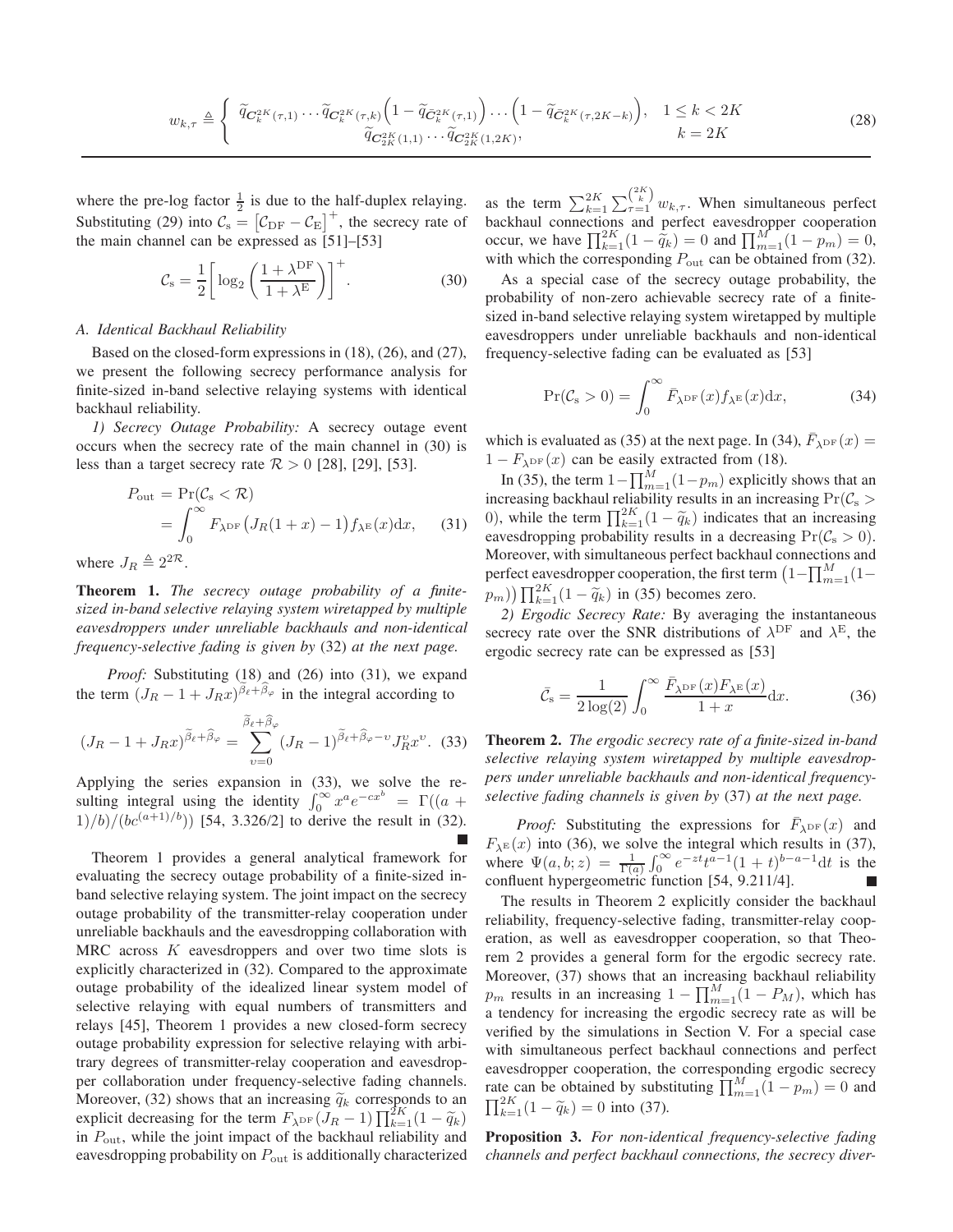$$
P_{\text{out}} = F_{\lambda^{\text{DF}}}(J_R - 1) \prod_{k=1}^{2K} (1 - \widetilde{q}_k) + \sum_{k=1}^{2K} \sum_{\tau=1}^{(\frac{2K}{k})} w_{k,\tau} + \left(1 - \prod_{m=1}^{M} (1 - p_m)\right) \widetilde{\sum} \widehat{\sum} (-1)^{\ell + \varphi + 1} \widetilde{\Upsilon}_{\ell} \widehat{\Upsilon}_{\varphi} \sum_{\upsilon=0}^{\widetilde{\beta}_{\ell} + \widehat{\beta}_{\varphi}} \sum_{\tau=1}^{(\frac{2K}{k})} \left(\frac{\widetilde{\beta}_{\ell} + \widehat{\beta}_{\varphi}}{v}\right)
$$

$$
\times \frac{(J_R - 1)^{\widetilde{\beta}_{\ell} + \widehat{\beta}_{\varphi} - \upsilon} J_R^{\upsilon} e^{-(\widetilde{\alpha}_{\ell} + \widehat{\alpha}_{\varphi})(J_R - 1)} w_{1,\tau} \Gamma\left(L_{e, \mathcal{C}_1^{2K}(\tau, 1)} + \upsilon\right)}{\Gamma\left(L_{e, \mathcal{C}_1^{2K}(\tau, 1)}\right) \left(\eta_{e, \mathcal{C}_1^{2K}(\tau, 1)}\right)^{L_{e, \mathcal{C}_1^{2K}(\tau, 1)}}} \left(J_R(\widetilde{\alpha}_{\ell} + \widehat{\alpha}_{\varphi}) + \frac{1}{\eta_{e, \mathcal{C}_1^{2K}(\tau, 1)}}\right)^{-\left(L_{e, \mathcal{C}_1^{2K}(\tau, 1)} + \upsilon\right)}{\Gamma\left(L_{e, \mathcal{C}_1^{2K}(\tau, 1)}\right) \left(\sum_{\nu=0}^{\widetilde{\beta}_{\ell} + \widehat{\beta}_{\varphi}} \sum_{\upsilon=0}^{\widetilde{\beta}_{\ell} + \widehat{\beta}_{\varphi}} \sum_{\nu=0}^{\nu} \sum_{k=2}^{(\frac{2K}{k})} \sum_{\tau=1}^{\widetilde{\beta}_{\ell} + \widehat{\beta}_{\varphi}} \sum_{\upsilon=1}^{\widetilde{\beta}_{\ell} + \widehat{\beta}_{\varphi}} \sum_{\upsilon=1}^{\widetilde{\beta}_{\ell} + \widehat{\beta}_{\varphi}} \sum_{\upsilon=1}^{\widetilde{\beta}_{\ell} + \widehat{\beta}_{\var
$$

$$
Pr(C_{s} > 0) = \left(1 - \prod_{m=1}^{M} (1 - p_{m})\right) \prod_{k=1}^{2K} (1 - \widetilde{q}_{k}) + \left(1 - \prod_{m=1}^{M} (1 - p_{m})\right) \widetilde{\sum} \widehat{\sum} (-1)^{\ell + \varphi} \widetilde{\Upsilon}_{\ell} \widehat{\Upsilon}_{\varphi} \sum_{\tau=1}^{2K} \n\frac{w_{1,\tau} \Gamma\left(L_{e,C_{1}^{2K}(\tau,1)} + \widetilde{\beta}_{\ell} + \widehat{\beta}_{\varphi}\right)}{\Gamma\left(L_{e,C_{1}^{2K}(\tau,1)}\right) \left(\eta_{e,C_{1}^{2K}(\tau,1)}\right)^{L_{e,C_{1}^{2K}(\tau,1)}} \left(\widetilde{\alpha}_{\ell} + \widehat{\alpha}_{\varphi} + \frac{1}{\eta_{e,C_{1}^{2K}(\tau,1)}}\right)^{-\left(L_{e,C_{1}^{2K}(\tau,1)} + \widetilde{\beta}_{\ell} + \widehat{\beta}_{\varphi}\right)} + \left(1 - \prod_{m=1}^{M} (1 - p_{m})\right)} \widetilde{\sum} \widehat{\sum} (-1)^{\ell + \varphi} \widetilde{\Upsilon}_{\ell} \widehat{\Upsilon}_{\varphi} \sum_{k=2}^{2K} \sum_{\tau=1}^{2K} \sum_{i \in C_{k}^{2K}(\tau,1)} \sum_{j=1}^{L_{e,i}} \frac{w_{k,\tau} \Xi_{i,j} \Gamma(j + \widetilde{\beta}_{\ell} + \widehat{\beta}_{\varphi})}{\Gamma(j)(\eta_{e,i})^{j}} \left(\widetilde{\alpha}_{\ell} + \widehat{\alpha}_{\varphi} + \frac{1}{\eta_{e,i}}\right)^{-(j + \widetilde{\beta}_{\ell} + \widehat{\beta}_{\varphi})}.
$$
\n(35)

$$
\bar{\mathcal{C}}_{s} = \frac{1}{2\log(2)} \left( 1 - \prod_{m=1}^{M} (1 - p_{m}) \right) \widetilde{\sum \sum} (-1)^{\ell + \varphi} \tilde{\Upsilon}_{\ell} \hat{\Upsilon}_{\varphi} \left( \prod_{k=1}^{2K} (1 - \tilde{q}_{k}) + \sum_{\tau=1}^{2K} \sum_{u_{1,\tau}}^{(2K)} \sum_{k=2}^{K} \sum_{\tau=1}^{2K} \sum_{i \in C_{k}^{2K}(\tau, z)}^{K} \sum_{j=1}^{L_{e,i}} w_{k,\tau} \Xi_{i,j} \right) \times \Gamma(\tilde{\beta}_{\ell} + \hat{\beta}_{\varphi} + 1) \Psi(\tilde{\beta}_{\ell} + \hat{\beta}_{\varphi} + 1, \tilde{\beta}_{\ell} + \hat{\beta}_{\varphi} + 1; \tilde{\alpha}_{\ell} + \hat{\alpha}_{\varphi}) + \frac{1}{2\log(2)} \left( 1 - \prod_{m=1}^{M} (1 - p_{m}) \right) \widetilde{\sum \sum} (-1)^{\ell + \varphi + 1} \tilde{\Upsilon}_{\ell} \hat{\Upsilon}_{\varphi} \left( \frac{2K}{\Gamma} \sum_{\tau=1}^{2K} \sum_{s=0}^{2K} \sum_{j=0}^{K} \sum_{j=0}^{K} \sum_{j=0}^{K} \sum_{j=0}^{K} \sum_{j=0}^{K} \sum_{j=0}^{K} \sum_{j=0}^{K} \sum_{j=0}^{K} \sum_{j=0}^{K} \sum_{j=0}^{K} \sum_{j=0}^{K} \sum_{j=0}^{K} \sum_{j=0}^{K} \sum_{j=0}^{K} \sum_{j=0}^{K} \sum_{j=0}^{K} \sum_{j=0}^{K} \sum_{j=0}^{K} \sum_{j=0}^{K} \sum_{j=0}^{K} \sum_{j=0}^{K} \sum_{j=0}^{K} \sum_{j=0}^{K} \sum_{j=0}^{K} \sum_{j=0}^{K} \sum_{j=0}^{K} \sum_{j=0}^{K} \sum_{j=0}^{K} \sum_{j=0}^{K} \sum_{j=0}^{K} \sum_{j=0}^{K} \sum_{j=0}^{K} \sum_{j=0}^{K} \sum_{j=0}
$$

*sity gain of the finite-sized in-band selective relaying system is given by*

$$
G_d = \min\left(\sum_{\varphi=1}^{MN} L_{h,\nu(\varphi),\mu(\varphi)}, \sum_{n=1}^{N} L_{f,n}\right),\tag{38}
$$

*where*  $\mu(\varphi) = \left\lceil \frac{\varphi}{N} \right\rceil$  *and*  $\nu(\varphi) = \varphi - \left\lceil \frac{\varphi}{N} - 1 \right\rceil N$ .

*Proof:* See Appendix C.

Proposition 3 shows that the secrecy diversity gain is jointly determined by  $M$ ,  $N$ , and the number of multi-path components in the  $T_m \to R_n$  and  $R_n \to D$  links, denoted by  $L_{h,\nu(\varphi),\mu(\varphi)}$  and  $L_{f,n}$ , respectively. The result in (38) shows that the considered system achieves not only transmitter-relay cooperation diversity but also multi-path diversity. We note that the secrecy diversity gain is only affected by the number of transmitters, M, when the summation of the multi-path components in the  $T_m \to R_n$  links is less than the summation of the multi-path components in the  $R_n \rightarrow D$  links. For comparable values of  $L_{h,\nu(\varphi),\mu(\varphi)}$  and  $L_{f,n}$ , it can be inferred from (38) that the secrecy diversity gain is mainly determined by the number of relays, N, besides the corresponding multipath diversity.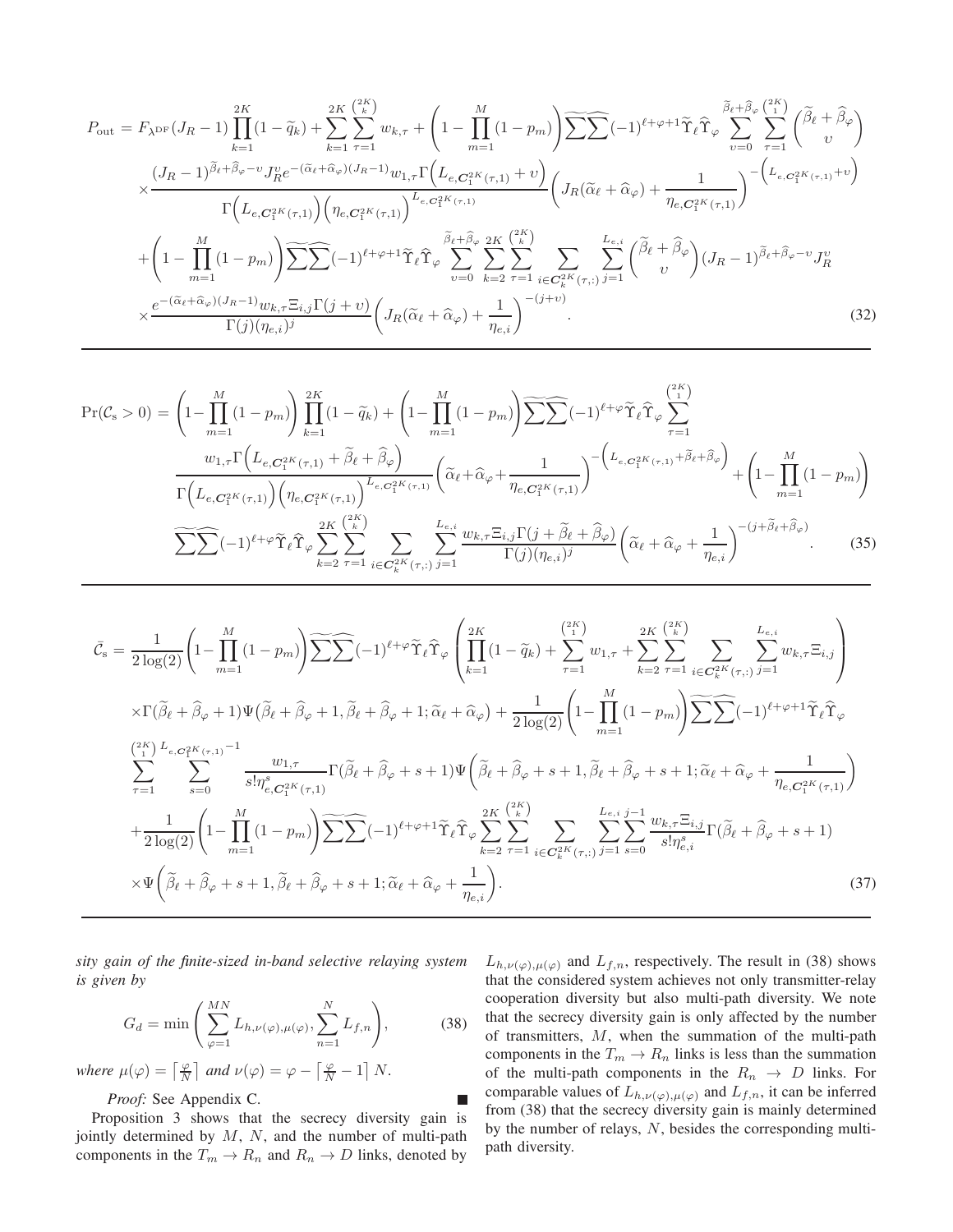# *B. Asymptotic Analysis with Non-Identical Backhaul and Frequency Selective Fading*

From the point of view of the eavesdroppers, the selected transmitter for transmission is randomly chosen. Consequently, it is hard to trace the closed-form expressions for the statistics of the received SNR  $\lambda^E$  with non-identical backhaul and frequency-selective fading. In this part, we provide asymptotic secrecy performance for the case of non-identical backhaul and frequency-selective fading.

When the average path-loss of the eavesdropping channel is much larger than that of the main channel, it has been shown that  $P_{\text{out}} = 1$  and  $Pr(\mathcal{C}_{\text{s}} > 0) = 0$  for the conventional secrecy communications [28], [29]. For our considered system, also of interest is the asymptotic behavior of  $P_{\text{out}}$  and  $Pr(\mathcal{C}_{s} > 0)$ when the average path-loss of the main channel is much larger than that of the eavesdropping channels, i.e.,  $\rho_x \gg \rho_y$ ,  $\forall \rho_x \in$  $\{\rho_{h,n,m}, \rho_{f,n}\}\$  and  $\forall \rho_y \in \{\rho_{j,k,m}, \rho_{g,k,n}\}.$ 

**Theorem 3.** *For a fixed SNR in the eavesdropping channels with MRC across multiple eavesdroppers, as the equivalent transmit powers*  $\bar{P}_{\beta h, \tilde{n}, \tilde{m}}$  and  $P_R \rho_{\tilde{f}, \tilde{n}}$  approach infinity, the *asymptotic limits on the secrecy outage probability and the probability of non-zero achievable secrecy rate are respectively given by*

$$
P_{\text{out}}^{as} = \prod_{m=1}^{M} (1 - p_m)
$$
 (39)

*and*

$$
Pr^{as}(\mathcal{C}_s > 0) = 1 - \prod_{m=1}^{M} (1 - p_m).
$$
 (40)

*Proof:* See Appendix D.

It can be observed from (39) and (40) that asymptotic limits on the secrecy outage probability and probability of non-zero achievable secrecy rate are exclusively determined by the number of transmitters,  $M$ , and the corresponding set of backhaul reliability levels,  $p_m$ . Conditioned on that  $\rho_x \gg \rho_y$ ,  $\forall \rho_x \in {\rho_{h,n,m}, \rho_{f,n}}$  and  $\forall \rho_y \in {\rho_{j,k,m}, \rho_{g,k,n}}$ , the results of Theorem 3 show that the number of eavesdroppers and relays do not impact on the asymptotic limits of our finite-sized in-band selective relaying system with unreliable backhauls. In fact, increasing M and  $p_m$  directly improves the asymptotic secrecy performance of the system. On the contrary, conditioned on that  $\rho_x \ll \rho_y$ , we also have  $P_{\text{out}} = 1$  and  $\Pr(\mathcal{C}_{\text{s}} > 0) = 0$ , which are similar to those of the conventional secrecy communications [28], [29]. In the case of identical backhaul reliability  $p_m = \bar{p}$ , ∀m, the asymptotic limits of Theorem 3 can be expressed as  $P_{\text{out}}^{as} = (1 - \bar{p})^M$  and  $\Pr^{as}(\mathcal{C}_s > 0) = 1 - (1 - \bar{p})^M$ . For perfect backhaul connections, we can directly infer that  $P_{\text{out}}^{as} \to 0$  and  $\Pr^{as}(\mathcal{C}_s > 0) \to 1$  as  $p_m \to 1$ . For non-perfect backhaul connections, Theorem 3 indicates that  $P_{\text{out}} = 0$  and  $Pr(\mathcal{C}_s > 0) = 1$  cannot be achieved.

# V. SIMULATION RESULTS

In this section, we presents link-level simulation results to validate our analyzed secrecy performance metrics. In the

TABLE II SIMULATION PARAMETERS

| Parameter                                          | Scenario $S_1$                                                       | Scenario S <sub>2</sub>                                          |
|----------------------------------------------------|----------------------------------------------------------------------|------------------------------------------------------------------|
| $\boldsymbol{M}$                                   | $\mathfrak{2}$                                                       | ${2, 4}$                                                         |
| N                                                  | $\overline{c}$                                                       | $\overline{c}$                                                   |
| К                                                  | ${1, 2, 3}$                                                          | ${1, 2, 3}$                                                      |
| $[p_1,\ldots,p_M]$                                 | [0.98, 0.98]                                                         | [0.92, 0.92, 0.92, 0.92]                                         |
| $[q_1,\ldots,q_K]$                                 | [0.3, 0.3, 0.5]                                                      | [0.3, 0.3, 0.5]                                                  |
| $[L_{f,1}, \ldots, L_{f,N}]$                       | [2, 3]                                                               | [2, 5]                                                           |
| $L_{h,1,1}$ $L_{h,1,M}$                            | $\overline{2}$<br>$\mathbf{1}$                                       | $\overline{2}$<br>$\overline{4}$<br>$\mathbf{1}$<br>3            |
| in a                                               | $\sqrt{2}$<br>$\mathbf{1}$                                           | $\overline{2}$<br>1<br>$\overline{2}$<br>$\,3$                   |
| $L_{h,N,M}$<br>$\sim 100$<br>$L_{h,N,1}$           |                                                                      |                                                                  |
| $\cdots$ $L_{j,1,M}$<br>$L_{j,1,1}$                | 1<br>1                                                               | $\overline{2}$<br>$\overline{2}$<br>$\overline{2}$<br>2          |
| A.<br>$\sim$                                       | $\overline{2}$<br>$\overline{2}$                                     | $\mathbf{1}$<br>1<br>$\mathbf 1$<br>$\mathbf 1$                  |
| $\cdots$ $L_{j,K,M}$<br>$L_{j,K,1}$                | $\mathbf 1$<br>$\mathbf{1}$                                          | $\sqrt{2}$<br>$\overline{2}$<br>$\overline{2}$<br>$\overline{2}$ |
| $L_{g,1,1} \cdots L_{g,1,N}$                       | $\mathbf{1}$<br>$\mathbf{1}$                                         | $\mathbf{1}$<br>$\mathbf{1}$                                     |
|                                                    | 1<br>1                                                               | 1<br>$\mathbf 1$                                                 |
| $L_{g,K,N}$<br>$L_{g,K,1}$                         | $\overline{2}$<br>$\overline{2}$                                     | $\overline{2}$<br>$\overline{2}$                                 |
| Parameter                                          | Scenario S <sub>3</sub>                                              | Scenario S <sub>4</sub>                                          |
| $\boldsymbol{M}$                                   | $\overline{4}$                                                       | ${2, 4}$                                                         |
| $\boldsymbol{N}$                                   | ${2, 4}$                                                             | ${2, 4}$                                                         |
| К                                                  | ${1, 2, 3}$                                                          | ${1, 2, 3}$                                                      |
| $[p_1,\ldots,p_M]$                                 | [0.92, 0.92, 0.92, 0.92]                                             | [0.9, 0.9, 0.92, 0.95]                                           |
| $[q_1,\ldots,q_K]$                                 | [0.3, 0.3, 0.5]                                                      | [0.3, 0.3, 0.5]                                                  |
| $[L_{f,1},\ldots,L_{f,N}]$                         | [1, 3, 2, 5]                                                         | [2, 3, 1, 4]                                                     |
|                                                    | $\overline{2}$<br>$\overline{2}$<br>1<br>3                           | $\overline{2}$<br>$\mathbf{1}$<br>3<br>$\overline{2}$            |
| $L_{h,1,1} \cdots L_{h,1,M}$                       | $\mathbf{1}$<br>$\overline{2}$<br>1<br>4                             | $\overline{2}$<br>1<br>3<br>1                                    |
|                                                    | 5<br>$\overline{2}$<br>1<br>1                                        | 3<br>1<br>$\overline{2}$<br>4                                    |
| $L_{h,N,M}$<br>$L_{h,N,1}$<br>$\sim 100$           | $\overline{2}$<br>$\overline{2}$<br>$\overline{2}$<br>1              | $\,2$<br>$\overline{2}$<br>$\overline{2}$<br>3                   |
| $\cdots$ $L_{j,1,M}$<br>$\lceil L_{j,1,1} \rceil$  | $\mathbf{1}$<br>1<br>1<br>1                                          | $\mathbf{1}$<br>$\overline{2}$<br>1<br>2                         |
|                                                    | $\overline{2}$<br>$\overline{2}$<br>$\overline{2}$<br>$\overline{2}$ | $\overline{2}$<br>3<br>$\overline{2}$<br>$\mathbf 1$             |
| $L_{j,K,M}$<br>$L_{j,K,1}$<br>$\sim 100$           | $\,1\,$<br>$\mathbf{1}$<br>1<br>1                                    | $\overline{2}$<br>$\overline{4}$<br>$\mathbf 1$<br>$\mathbf 1$   |
| $L_{g,1,N}$<br>$L_{g,1,1}$<br>$\sim$ $\sim$ $\sim$ | $\mathbf{1}$<br>1<br>1<br>1                                          | $\overline{2}$<br>1<br>$\overline{2}$<br>1                       |
|                                                    | $\mathbf 1$<br>1<br>1<br>1                                           | $\overline{2}$<br>$\overline{2}$<br>3<br>$\mathbf 1$             |
| $L_{g,K,1} \cdots L_{g,K,N}$                       | $\overline{2}$<br>2<br>2<br>$\overline{2}$                           | $\overline{2}$<br>1<br>2<br>4                                    |

link-level simulations, we apply quadrature phase-shift keying (QPSK) modulation for CP-SC data symbols and set  $B = 64$ ,  $\overline{P} = 1$ ,  $P_R = \chi_r \overline{P}$  with  $0 < \chi_r < 1$ . In all the simulation figures, SNR denotes  $\bar{P}/\sigma^2$  while the path-loss components  $\rho_{h,n,n}$  and  $\rho_{f,n}$  are normalized for the main channel. For the eavesdropping channel,  $\lambda^{E,k,1}$  and  $\lambda^{E,k,2}$  are scaled with the fixed parameters  $\{\bar{P}\widetilde{\rho}_{j,1,m}, \bar{P}\widetilde{\rho}_{j,2,m}, \bar{P}\widetilde{\rho}_{j,3,m}\} = 3$  dB  $\times$  $\{1, 1.2, 1.3\}$  and  $\{P_R\widetilde{\rho}_{q,1,n}, P_R\widetilde{\rho}_{q,2,n}, P_R\widetilde{\rho}_{q,3,n}\} = 3$  dB  $\times$  $\{1.1, 1.25, 1.35\}$ , respectively. For notational convenience, the link-level simulation results are denoted by "Ex", while the analytical results are denoted by "An". The analytical secrecy outage probability and ergodic secrecy rate under perfect backhauls are denoted by  $P_{\text{out}}^{\infty}$  and  $\bar{\mathcal{C}}_{s}^{\infty}$ , which are evaluated by substituting  $p_m = 1$ ,  $\forall m$  into (32) and (37), respectively. To highlight the impact of key design parameters of the finite-sized in-band selective relaying system on the secrecy performance, we consider 4 different scenarios, i.e.,  $S_1$ ,  $S_2$ ,  $S_3$ ,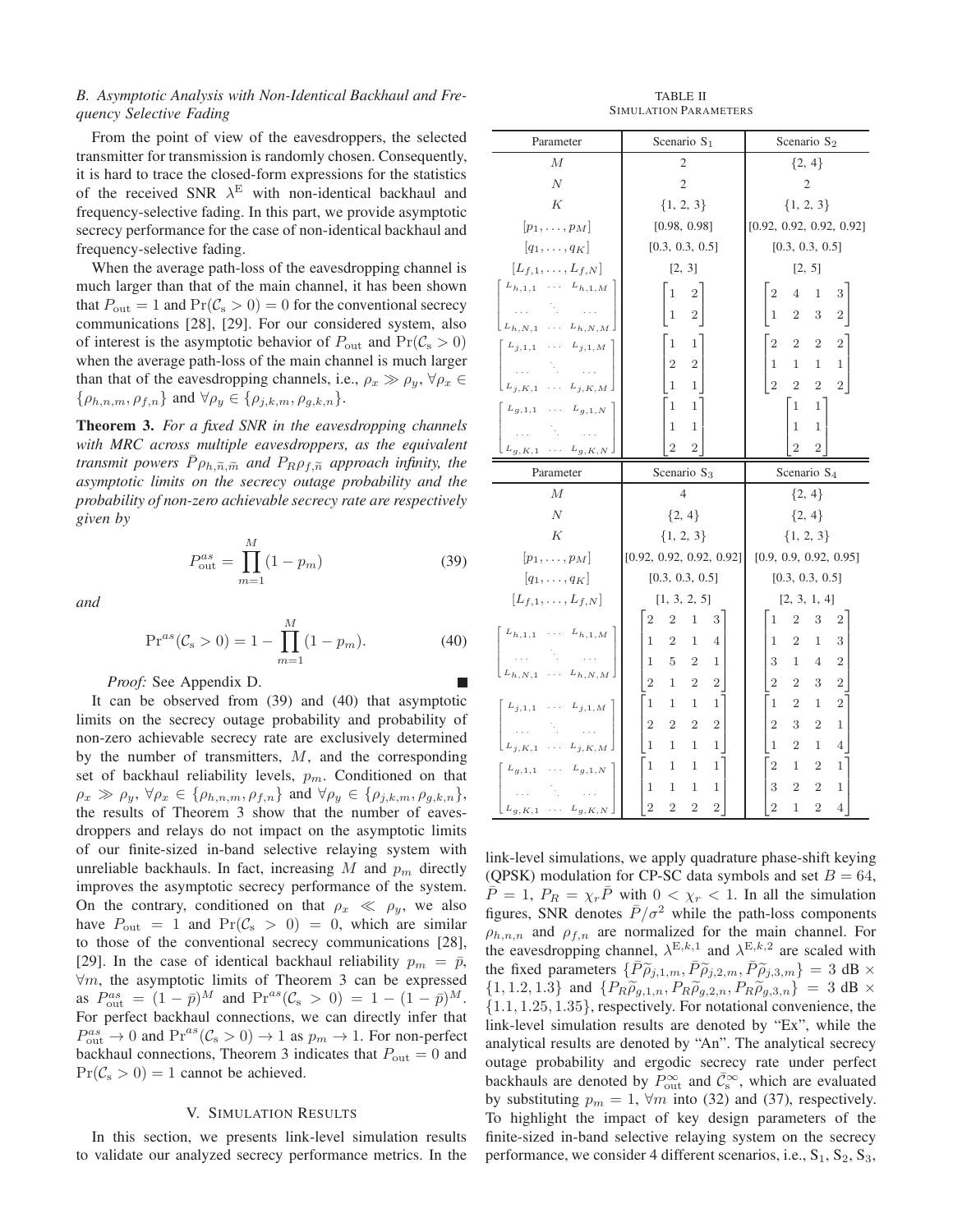and S<sub>4</sub>, and set  $\chi_r = 0.1$ . Additional simulation parameters are summarized in Table II.

*A. Identical Backhaul Reliability and Non-Identical Frequency Selective Fading Channels*



Fig. 2. Secrecy outage probability versus SNR for scenario  $S_1$ .

In Fig. 2, we verify the accuracy of the analytical secrecy outage probability and asymptotic secrecy outage probability for scenario  $S_1$  with  $M = N = 2$ . We see in this figure that, throughout the considered SNR region, the analytical curves match the simulation curves. With increasing SNR, the secrecy outage probability under unreliable backhauls first decreases and then approaches the asymptotic limit  $P_{\text{out}}^{as}$  in the high SNR region. For scenario  $S_1$ , this figure verifies the accuracy of  $P_{\text{out}}^{as} = \prod_{m=1}^{M} (1 - p_m) = 4 \times 10^{-4}$  indicating that  $P_{\text{out}}^{as}$  is exclusively determined by the number of cooperative transmitters and corresponding backhaul reliability. However, under perfect backhaul connections, i.e.,  $p_m = 1$ ,  $\forall m$ , this figure shows that  $P_{\text{out}}^{\infty}$  monotonically decreases with increasing SNR. When the number of collaborative eavesdroppers increases from  $K = 1$ to  $K = 3$ , we find that the secrecy outage probability increases in the low and middle SNR regions, whereas  $P_{\text{out}}$  achieved by  $K = 1$ , 2, and 3 converge to the same asymptotic limit  $P_{\text{out}}^{as} = 4 \times 10^{-4}$  in the high SNR region.

In Fig. 3, we plot the secrecy outage probability versus SNR for scenario  $S_2$  with  $M = 2$ , 4, and  $N = 2$ . When the number of cooperative transmitters increases from  $M = 2$  to  $M = 4$ , this figure shows that the asymptotic limit  $P_{\text{out}}^{as}$  decreases from  $P_{\text{out}}^{as} = 6.4 \times 10^{-3}$  to  $P_{\text{out}}^{as} = 4.1 \times 10^{-5}$ . Thus, increasing transmitters cooperation results in a lower asymptotic secrecy outage probability as proven by Theorem 3. Moreover, we see in this figure that the secrecy outage probabilities achieved by  $M = 2$  and  $M = 4$  have the same slope in the low and middle SNR regions due to the sharing of the same  $N$  and the summation of multi-path components in the  $R_n \to D$ links. Note that in this scenario, the secrecy diversity gain is determined by  $N$  and corresponding number of multipath components  $L_{f,n}$ . Thus, increasing transmitter cooperation in this scenario does not increase the diversity. Similar to Fig. 2, Fig. 3 shows that increasing eavesdroppers collaboration



Fig. 3. Secrecy outage probability versus SNR for scenario  $S_2$ .

increases the secrecy outage probability in the low and middle SNR regions; while in the high SNR region, the secrecy outage probability is exclusively limited by the backhaul reliability,  $p_m$ , and transmitter cooperation, M.



Fig. 4. Secrecy outage probability versus SNR for scenario S<sub>3</sub>.

The secrecy outage probability versus SNR for scenario  $S_3$ is depicted in Fig. 4, where we set  $M = 2$  and  $N = 2$  and 4. With increasing number of cooperative relays from  $N = 2$ to  $N = 4$ , Fig. 4 shows that the secrecy outage probability curves achieve the increased secrecy diversity gain resulting from relay cooperation. At the  $P_{\text{out}}$  level of  $10^{-4}$ , this figure shows that  $N = 4$  achieves an approximately 6 dB SNR gain over  $N = 2$ . Furthermore, both  $N = 2$  and  $N = 4$  achieve the same asymptotic limit  $P_{\text{out}}^{as} = 4.1 \times 10^{-5}$ , which verifies that increasing relay cooperation does not change the asymptotic secrecy outage probability in the high SNR region as proven by Theorem 3. It should be pointed out that, as verified by Figs. 2-4, the eavesdropper cooperation does not affect the secrecy diversity gain and asymptotic  $P_{\text{out}}^{as}$ , which are consistent with Proposition 3 and Theorem 3.

In Fig. 5, we verify the accuracy of the analytical probability of non-zero achievable secrecy rate and corresponding asymptotic limit for scenario  $S_1$ , where we consider two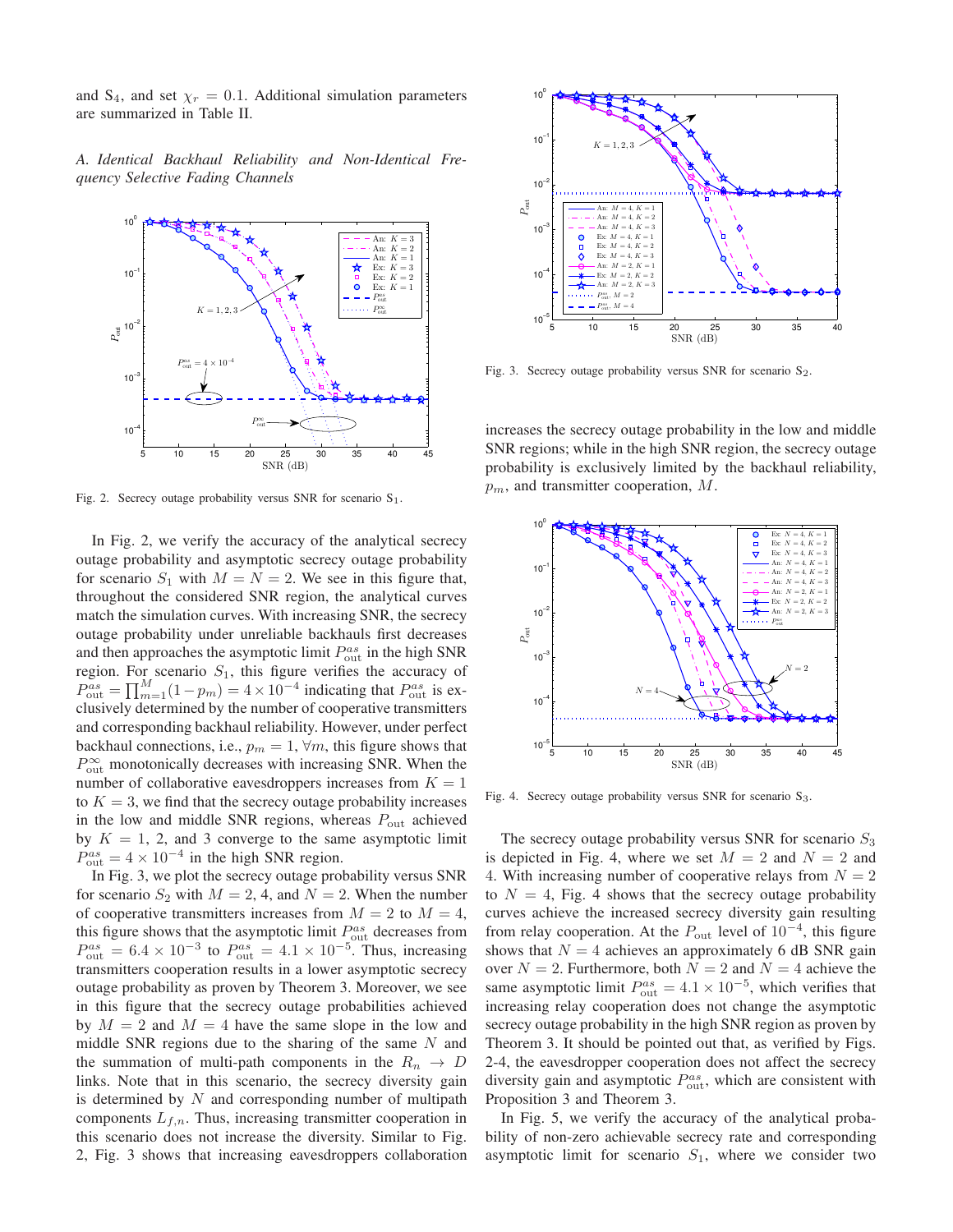

Fig. 5.  $Pr(\mathcal{C}_s > 0)$  versus SNR for scenario S<sub>1</sub>.

cases of backhaul reliability, i.e.,  $p_m = 0.9$  and  $p_m = 0.98$ , respectively. The accuracy of the analytical  $Pr(\mathcal{C}_s > 0)$  has been verified by the curves in Fig. 5. With increasing SNR, we see that the probability of non-zero achievable secrecy rate under unreliable backhauls first increases and then approaches the asymptotic limits  $\Pr^{as}(\mathcal{C}_s > 0)$  in the high SNR region. For scenario  $S_1$ , this figure also verifies the accuracy of  $Pr^{as}(\mathcal{C}_s > 0) = 1 - \prod_{m=1}^{M} (1 - p_m)$ . For  $p_m = 0.9$  and  $p_m = 0.98$ , this figure confirms that  $Pr^{as}(\mathcal{C}_s > 0) = 0.99$ and  $Pr^{as}(\mathcal{C}_s > 0) = 0.9996$ , respectively. Thus, increasing backhaul reliability results in improved  $Pr^{as}(\mathcal{C}_s > 0)$ . With increasing eavesdroppers collaboration from  $K = 1$  to  $K = 3$ , Fig. 5 shows that  $Pr(\mathcal{C}_s > 0)$  decreases in the low and middle SNR regions. However, in the high SNR region, the probabilities of non-zero achievable rate for  $K = 1, 2$ , and 3 converge to the same asymptotic limit, which is exclusively determined by the backhaul reliability and transmitter cooperation.



Fig. 6.  $Pr(\mathcal{C}_s > 0)$  versus SNR for scenario S<sub>2</sub>.

In Fig. 6, we investigate the probability of non-zero achievable secrecy rate versus SNR for scenario  $S_2$  with  $M = 2, 4,$ and  $N = 2$ . By increasing transmitter cooperation  $M = 2$  to  $M = 4$ , Fig. 6 shows that the asymptotic limits  $\Pr^{as}(\mathcal{C}_s > 0)$ increases from  $Pr^{as}(\mathcal{C}_s > 0) = 0.9936$  to  $Pr^{as}(\mathcal{C}_s > 0) \approx$  1. Therefore, increasing transmitter cooperation results in a higher asymptotic probability of non-zero achievable rate. Furthermore, this figure confirms that the probabilities of non-zero achievable rate for  $M = 2$  and  $M = 4$  have the same slope before they approach the asymptotic limits. As a result, the secrecy diversity gain is not affected by transmitter cooperation since the secrecy diversity gain is determined by N and  $L_{f,n}$  in this scenario. This figure also shows that  $Pr(\mathcal{C}_s > 0)$  decreases with increasing eavesdropper collaboration from  $K = 1$  to  $K = 3$  in the low and middle SNR regions; while in the high SNR region,  $Pr(\mathcal{C}_s > 0)$  is exclusively determined by the backhaul reliability.



Fig. 7.  $Pr(\mathcal{C}_s > 0)$  versus SNR for scenario S<sub>3</sub>.

The probability of non-zero achievable secrecy rate versus SNR for scenario  $S_3$  is depicted in Fig. 7, where we set  $M = 2$ and  $N = 2$ , 4. With increasing number of cooperative relays from  $N = 2$  to  $N = 4$ , this figure shows that the probabilities of non-zero achievable secrecy rate obtain the increased secrecy diversity gain resulting from relay cooperation, i.e., the  $Pr(\mathcal{C}_s > 0)$  achieved by  $N = 4$  has a more upward slope than that of  $N = 2$ . Moreover, this figure shows that  $N = 2$  and  $N = 4$  achieve the same asymptotic limit  $\Pr^{as}(\mathcal{C}_s > 0) \approx 1$ in the high SNR region, which verifies that increasing relay cooperation does not affect the asymptotic probability of nonzero achievable secrecy rate in the high SNR region.

In Fig. 8, we plot the ergodic secrecy rate versus SNR for scenario  $S_3$ , where we consider  $p_m = 0.7$  and  $p_m = 0.8$ . This figure verifies the accuracy of the analytical  $\overline{C_s}$ . Compared to the case of perfect backhaul connections, this figure shows the ergodic secrecy rate for different values of backhaul connections. As SNR increases, a larger gap of the ergodic secrecy rate can be observed reflecting that the backhaul reliability influences the performance. By increasing transmitter-relay cooperation from  $\{M = 2, N = 2\}$  to  $\{M = 4, N = 4\},\$ the ergodic secrecy rate also increases. Furthermore, it can be seen that the ergodic gap between unreliable backhaul and perfect backhaul becomes insignificant for  $\{M = 4, N = 4\}$ compared to  $\{M = 2, N = 2\}$ . Thus, increasing transmitterrelay cooperation can effectively combat the negative effect of unreliable backhaul on the ergodic secrecy rate. Fig. 8 also shows that the ergodic secrecy rate decreases with increasing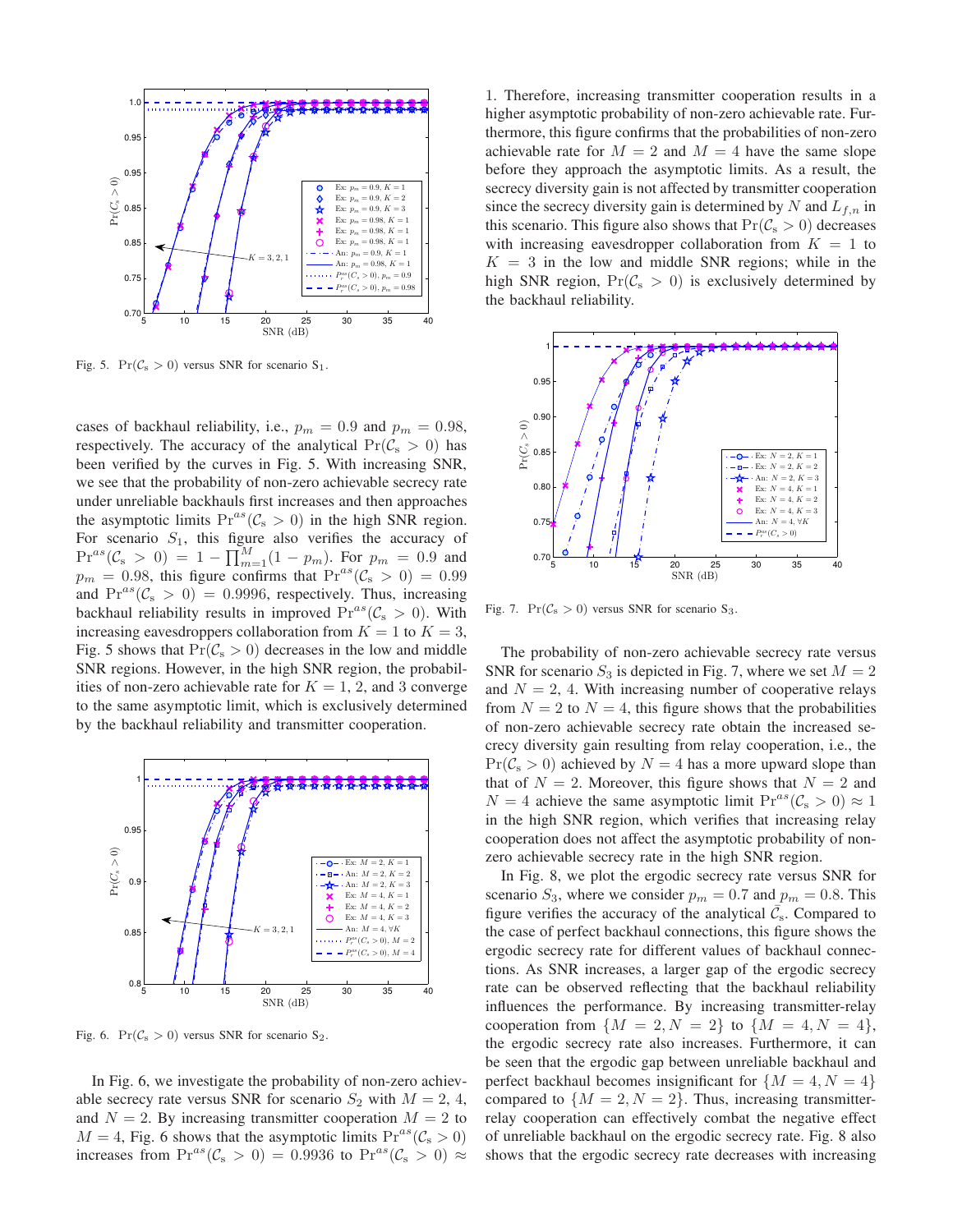

Fig. 8. Ergodic secrecy rate for scenario S<sub>3</sub>.

eavesdropper collaboration from  $K = 1$  to  $K = 3$ .

*B. Non-Identical Backhaul Reliability and Frequency-Selective Fading Channels*



Fig. 9. Secrecy outage probability for scenario S4.

Fig. 9 plots the secrecy outage probability versus SNR for scenario  $S_4$ . Under non-identical backhaul reliability, this figure shows that the asymptotic limit of secrecy outage probability is exclusively determined by backhaul reliability and the number of transmitters, while the secrecy diversity is determined by the number of relays and the summation of  $L_{f,n}$  in this scenario. By increasing transmitter cooperation from  $M = 2$  to  $M = 4$ , this figure shows that the asymptotic limit decreases from  $P_{\text{out}}^{as} = 1.0 \times 10^{-2}$  to  $P_{\text{out}}^{as} = 4.0 \times 10^{-5}$ , according to our derived expression  $P_{\text{out}}^{as} = \prod_{m=1}^{M} (1 - p_m)$ . For the achieved secrecy diversity, Fig. 9 shows that  $N = 4$ results in a more downward slope than that of  $N = 2$ . As eavesdropper collaboration increases, the secrecy outage probability increases in the low and middle SNR regions, while the secrecy outage probability converges to  $P_{\text{out}}^{as}$  in the high SNR region irrespective of the number of eavesdroppers.



Fig. 10. Probability of non-zero achievable secrecy rate versus SNR.

In Fig. 10, the probability of non-zero achievable secrecy rate versus SNR for scenario  $S_4$  is depicted. It can be readily seen that the diversity is influenced by the number of relays, while the asymptotic limit on the probability of non-zero achievable secrecy rate is determined by  $Pr^{as}(\mathcal{C}_s > 0)$  =  $1-\prod_{m=1}^{M}(1-p_m)$ , which is affected by both the backhaul reliability and the number of transmitters. Moreover, the probability of non-zero achievable secrecy rate decreases with increasing eavesdropper collaboration in the low and middle SNR regions; while in the high SNR region,  $Pr(\mathcal{C}_s > 0)$  approaches the asymptotic limit  $Pr^{as}(\mathcal{C}_s > 0) = 1 - \prod_{m=1}^{M} (1 - p_m)$ .



Fig. 11. Ergodic secrecy rate versus SNR.

In Fig. 11, we plot the ergodic secrecy rate versus SNR for scenario  $S_4$  considering non-identical backhaul reliability. When the number of eavesdroppers increases from  $K = 1$ to  $K = 3$ , this figure shows that the ergodic secrecy rate decreases. As  $\bar{P}/\sigma^2$  increases, the gap between the ergodic secrecy rates under perfect and unreliable backhauls also increases. This figure also shows that by increasing transmitter-relay cooperation, a higher ergodic secrecy rate can be achieved. Moreover, the ergodic secrecy rate gap between unreliable and perfect backhauls becomes negligible when transmitter-cooperation increases from  ${M = 2, N = 2}$  to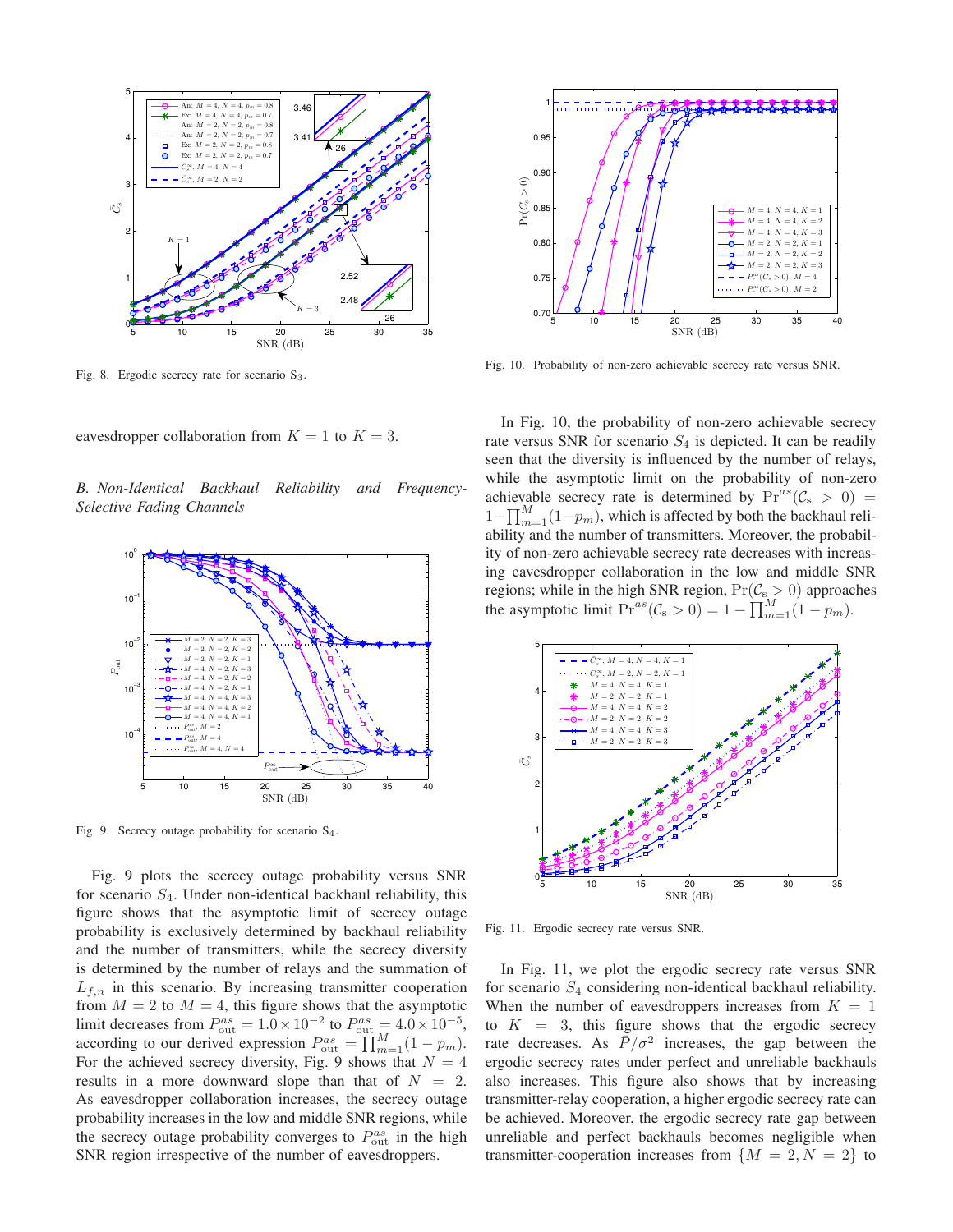$$
\{M = 4, N = 4\}.
$$

# VI. CONCLUSION

This paper has investigated the secrecy performance of a finite-sized in-band selective relaying system with  $M$  transmitters, N relays, and K eavesdroppers, which reveals several practical significances on the physical layer security of 5G ultra dense heterogeneous small cell networks. The constraints of backhaul reliability in the main channel and eavesdropping probability in the eavesdropping channel have been considered in the analysis. The exact secrecy outage probability, probability of non-zero achievable secrecy rate, and ergodic secrecy rate have been derived in closed-form. Our results have shown that asymptotic limits on the secrecy outage probability and probability of non-zero achievable secrecy rate are jointly determined by transmitter cooperation and backhaul reliability, whereas eavesdropper cooperation is not a factor in the asymptotic secrecy performance metrics. It has also been shown that the secrecy diversity gain promised by the system is jointly determined by  $M$ ,  $N$ , and the number of multi-path components in the frequency-selective channels. It was found that when backhaul reliability is fixed, increasing transmitter-relay cooperation increases the diversity gain in the low and middle SNR regions and improves the asymptotic performance in the high SNR region. The impacts of M,  $N, K$ , backhaul reliability, and eavesdropping probability on the secrecy performance of the considered system have been verified accurately by simulation results.

#### APPENDIX A: A PROOF OF PROPOSITION 1

Corresponding to backhaul transmission from the CU to  $T_m$ , let  $\lambda^{C_u T_m}$  denote the received SNR at the transmitter  $T_m$ . Irrespective of backhaul reliability, let  $\hat{\lambda}^{T_mR_n} \triangleq \bar{P} \tilde{\rho}_{h,n,m} ||h_{n,m}||^2$ denote the received SNR at  $R_n$  corresponding to the transmission through the link  $T_m \to R_n$ . Since the transmission via the link CU  $\rightarrow T_m \rightarrow R_n \rightarrow D$  can be regarded as a three-hop relay link, the corresponding end-to-end SNR can be expressed as

$$
\lambda^{T_m R_n D} = \min \left( \lambda^{C_u T_m}, \hat{\lambda}^{T_m R_n}, \lambda^{R_n D} \right). \tag{A.1}
$$

Then, the end-to-end SNR of the main channel can be rewritten as

$$
\lambda^{\text{DF}} = \max_{\forall m, \forall n} \left( \min \left( \lambda^{C_u T_m}, \hat{\lambda}^{T_m R_n}, \lambda^{R_n D} \right) \right). \tag{A.2}
$$

The CDF of  $\lambda^{\rm DF}$  can be written as

$$
F_{\lambda^{\rm DF}}(x)
$$
\n
$$
= \underbrace{\Pr\left(\lambda^{\rm DF} < x, \max_{\forall m} \left(\lambda^{C_u T_m}\right) < x\right)}_{\Pr_1(x)} + \underbrace{\Pr\left(\lambda^{\rm DF} < x, \max_{\forall m} \left(\lambda^{C_u T_m}\right) > x, \max_{\forall n} \left(\lambda^{R_n D}\right) < x\right)}_{\Pr_2(x)} + \underbrace{\Pr\left(\lambda^{\rm DF} < x, \max_{\forall m} \left(\lambda^{C_u T_m}\right) > x, \max_{\forall n} \left(\lambda^{R_n D}\right) > x\right)}_{\Pr_3(x)}.
$$
\n(A.3)

Since the backhauls are shared by all the  $MN$  end-to-end links, i.e., each backhaul connection is shared by  $N$  end-toend links, the term  $Pr_1(x)$  in (A.3) can be evaluated as

$$
\Pr_1(x) = \Pr\left(\max_{\forall m} \left(\lambda^{C_u T_m}\right) < x\right) = \Pr\left(\mathbb{B}_m = 0, \forall m\right)
$$
\n
$$
= \prod_{m=1}^M (1 - p_m). \tag{A.4}
$$

In (A.4), we have applied the fact that a non-zero  $\lambda^{C_u T_m}$  due to the perfectly reliable backhaul transmission ( $\mathbb{B}_m = 1$ ) is larger than any practical  $x > 0$ , so that the event max  $(\lambda^{C_u T_m}) =$ 0 occurs when all the backhaul connections are erased with probability  $1-p_m$ ,  $\forall m$  due to unreliable backhaul connections. Similarly, the N links at the hop  $R_n \to D$  are shared by all the MN end-to-end links. Considering that the link  $R_n \to D$ is independent of the backhaul connection  $CU \to T_m$ , the term  $Pr<sub>2</sub>(x)$  in (A.3) can be evaluated as

$$
Pr_2(x) = Pr\left(\max_{\forall n} (\lambda^{R_n} - X) < x\right) Pr\left(\max_{\forall m} (\lambda^{C_u} - X) > x\right)
$$
\n
$$
= \prod_{n=1}^N \left(1 - e^{-\frac{x}{P_R \beta_{f,n}}} \sum_{t=0}^{L_{f,n}-1} \frac{1}{t!} \frac{x^t}{(P_R \widetilde{\rho}_{f,n})^t}\right)
$$
\n
$$
\times \left(1 - \prod_{m=1}^M (1 - p_m)\right)
$$
\n
$$
= \left(1 + \sum_{\ell=1}^N \sum_{\tilde{r}_1=1}^{N-\ell+1} \sum_{\tilde{r}_2=\tilde{r}_1+1}^{N-\ell+2} \dots \sum_{\tilde{r}_\ell=\tilde{r}_{\ell-1}+1}^{N} (-1)^{\ell} \right)
$$
\n
$$
\times e^{-\tilde{\alpha}_{\ell}x} \prod_{\epsilon=1}^{\ell} \left(\sum_{t=0}^{L_{f,r_{\epsilon}}-1} \frac{x^t}{t! (P_R \widetilde{\rho}_{f,r_{\epsilon}})^t}\right)
$$
\n
$$
\times \left(1 - \prod_{m=1}^M (1 - p_m)\right)
$$
\n
$$
= \left(1 + \sum_{\ell=1}^M (-1)^{\ell} \widetilde{\gamma}_{\ell} e^{-\tilde{\alpha}_{\ell}x} x^{\tilde{\beta}_{\ell}} \right) \left(1 - \prod_{m=1}^M (1 - p_m)\right),
$$
\n(A.5)

where  $\widetilde{\alpha}_{\ell} \triangleq \sum_{\ell=1}^{\ell}$  $\varepsilon=1$  $\frac{1}{P_R \widetilde{\rho}_{f,r_\varepsilon}},\ \widetilde{\beta}_\ell \triangleq \sum_{\varepsilon=1}^\ell$  $\sum_{\varepsilon=1}^\ell t_\varepsilon, \ \widetilde{\Upsilon}_\ell \! \triangleq \! \prod_{\varepsilon=1}^\ell \left( \frac{1}{t_\varepsilon! (P_R \widetilde{\rho}_{f, r_\varepsilon})^{t_\varepsilon}} \right)$  $\overline{ }$ , and  $\widetilde{\sum} \triangleq \sum_{i=1}^{N}$  $\ell=1$  $\sum_{n=1}^{N-\ell+1}$  $\widetilde{r}_1=1$  $\sum_{n=1}^{N-\ell+2}$  $\widetilde{r}_2=\widetilde{r}_1+1$  $\ldots \sum^{N}$  $\widetilde{r}_{\ell}=\widetilde{r}_{\ell-1}+1$  $\sum_{f,\tilde{r}_1-1}^{L_f,\tilde{r}_1-1}$  $t_1=0$  $\sum_{f,\tilde{r}_2-1}^{L_f,\tilde{r}_2-1}$  $t_2=0$  $\cdots \sum^{L_{f,\widetilde{r}_{\ell}}-1}$  $t_\ell=0$ is the summation over all combinations of the link  $R$  $∀n$  and channel lengths of  $f_n$ ,  $∀n$ .

In the considered three-hop selective relay link, if there is at least one backhaul connection can provide a perfectly reliable link, we have  $\mathbb{B}_m = 1$ ,  $\exists m$  or equivalently  $\max(\lambda^{C_u T_m}) > x$ . Therefore, when the event  $\max(\lambda^{C_u T_m}) > x$  occurs, the event  $\lambda^{\rm DF} < x$  becomes

$$
\max_{\forall m,\forall n} \left( \min \left( \widehat{\lambda}^{T_m R_n}, \lambda^{R_n D} \right) \right) < x. \tag{A.6}
$$

Substituting (A.6) into the term  $Pr_3(x)$ , it can be evaluated as

$$
\Pr_3(x) = \Pr\left(\max_{\forall m} \left(\lambda^{C_u T_m}\right) > x, \max_{\forall n} \left(\lambda^{R_n D}\right) > x, \max_{\forall m, \forall n} \left(\widehat{\lambda}^{T_m R_n}\right) < x\right).
$$
\n(A.7)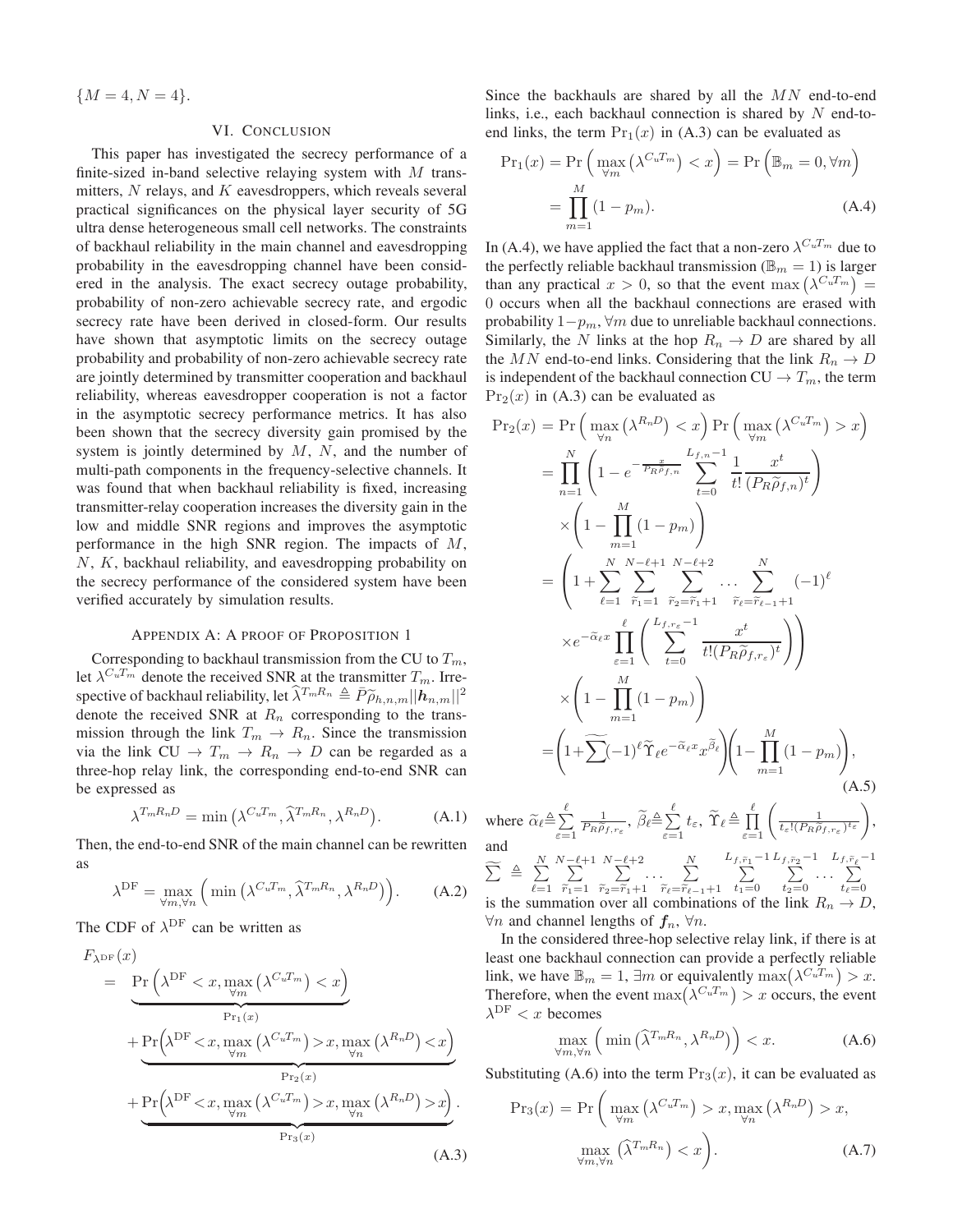The CDF of  $\hat{\lambda}^{T_mR_n}$  is given by

$$
F_{\widehat{\lambda}^{T_m R_n}}(x) = \Pr\left(\widehat{\lambda}^{T_m R_n} < x\right)
$$
\n
$$
= 1 - e^{\frac{x}{\widehat{P}\widetilde{\rho}_{h,n,m}}} \sum_{s=0}^{L_{h,n,m}-1} \frac{1}{s!} \frac{x^s}{(\overline{P}\widetilde{\rho}_{h,n,m})^s} . \text{(A.8)}
$$

Define  $\widehat{\lambda} \triangleq \max_{\forall m, \forall n}$  $(\hat{\lambda}^{T_m R_n})$ . According to the theory of order statistics, the CDF of  $\hat{\lambda}$  can be written as

$$
F_{\widehat{\lambda}}(x) = \prod_{m=1}^{M} \prod_{n=1}^{N} F_{\widehat{\lambda}^{T_m R_n}}(x)
$$
  
= 
$$
\prod_{\varphi=1}^{MN} F_{\widehat{\lambda}^{T_R}(\varphi)}(x),
$$
 (A.9)

where  $\lambda^{\overline{TR}}(\varphi) \triangleq \hat{\lambda}^{T_{\mu(\varphi)}R_{\nu(\varphi)}}$  with  $\mu(\varphi) = \left\lceil \frac{\varphi}{N} \right\rceil$  and  $\nu(\varphi) =$  $\varphi - \left[\frac{\varphi}{N} - 1\right] N$ . Substituting (A.8) into (A.9), the CDF of  $\widehat{\lambda}$ can be evaluated as

$$
F_{\widehat{\lambda}}(x) = 1 + \sum_{\varphi=1}^{MN} \sum_{\widehat{r}_1=1}^{MN-\ell+1} \sum_{\widehat{r}_2=\widehat{r}_1+1}^{MN-\ell+2} \dots \sum_{\widehat{r}_\ell=\widehat{r}_{\ell-1}+1}^{MN} (-1)^{\varphi}
$$

$$
\times e^{-\widehat{\alpha}_{\varphi}x} \prod_{\varepsilon=1}^{\varphi} \left( \sum_{s=0}^{L_{h,\nu}(\widehat{r}_{\varepsilon}),\mu(\widehat{r}_{\varepsilon})-1} \frac{x^s}{s!(\bar{P}\widetilde{\rho}_{h,\nu(\widehat{r}_{\varepsilon}),\mu(\widehat{r}_{\varepsilon}))^s} \right)
$$

$$
= 1 + \widehat{\sum} (-1)^{\varphi} \widehat{\Upsilon}_{\varphi} e^{-\widehat{\alpha}_{\varphi}x} x^{\widehat{\beta}_{\varphi}}, \qquad (A.10)
$$

where 
$$
\hat{\alpha}_{\varphi} \triangleq \sum_{\varepsilon=1}^{\varphi} \frac{1}{\bar{P} \tilde{\rho}_{h,\nu(\hat{r}_{\varepsilon}),\mu(\hat{r}_{\varepsilon})}}, \quad \hat{\beta}_{\varphi} \triangleq \sum_{\varepsilon=1}^{\varphi} s_{\varepsilon}, \quad \hat{\Upsilon}_{\varphi} \triangleq
$$
  
\n
$$
\prod_{\varepsilon=1}^{\varphi} \frac{1}{s_{\varepsilon}! (\bar{P} \tilde{\rho}_{h,\nu(\hat{r}_{\varepsilon}),\mu(\hat{r}_{\varepsilon}))} s_{\varepsilon}} \text{ and}
$$
\n
$$
\widehat{\sum} \triangleq \sum_{\varphi=1}^{MN} \sum_{\hat{r}_{1}=1}^{MN-\varphi+1} \sum_{\hat{r}_{2}=\hat{r}_{1}+1}^{MN-\varphi+2} \dots \sum_{\hat{r}_{\varphi}=\hat{r}_{\varphi-1}+1}^{MN} \frac{1}{\hat{r}_{\varphi}=\hat{r}_{\varphi-1}+1}
$$
\n
$$
L_{h,\nu(\hat{r}_{1}),\mu(\hat{r}_{1})-1} L_{h,\nu(\hat{r}_{2}),\mu(\hat{r}_{2})-1} \dots L_{h,\nu(\hat{r}_{\varphi}),\mu(\hat{r}_{\varphi})-1}
$$
\n
$$
\sum_{s_{1}=0}^{M} \sum_{\hat{s}_{2}=0}^{M} \dots \sum_{s_{\varphi}=0}^{M} (A.11)
$$

is the summation over all combinations of the  $T_m \to R_n$  links and channel lengths of all the  $T_m \rightarrow R_n$  links. Moreover, extracting from (A.5), we have

$$
\Pr\left(\max_{\forall m} \left(\lambda^{C_u T_m}\right) > x\right) = 1 - \prod_{m=1}^{M} (1 - p_m) \quad (A.12)
$$

and

$$
\Pr\left(\max_{\forall n} \left(\lambda^{R_n D}\right) > x\right) = \widetilde{\sum} (-1)^{\ell+1} \widetilde{\Upsilon}_{\ell} e^{-\widetilde{\alpha}_{\ell} x} (x)^{\widetilde{\beta}_{\ell}}.\tag{A.13}
$$

Substituting (A.12), (A.13), and  $Pr(\max(\hat{\lambda}^{T_mR_n}) < x)$  =  $F_{\hat{\lambda}}(x)$  into (A.7), the term  $Pr_3(x)$  is derived as

$$
\Pr_3 = \left(1 - \prod_{m=1}^{M} (1 - p_m)\right) \left(1 + \widehat{\sum} (-1)^{\ell} \widehat{\Upsilon}_{\ell} e^{-\widehat{\alpha}_{\ell} x} (x)^{\widehat{\beta}_{\ell}}\right)
$$

$$
\times \widehat{\sum} (-1)^{\ell+1} \widetilde{\Upsilon}_{\ell} e^{-\widetilde{\alpha}_{\ell} x} (x)^{\widetilde{\beta}_{\ell}}.
$$
(A.14)

With the obtained  $(A.4)$ ,  $(A.5)$ , and  $(A.14)$ , we arrive at  $(18)$ .

# APPENDIX B: A PROOF OF PROPOSITION 2

Since each term  $Y_k \triangleq \widetilde{\mathbb{I}}_k \widetilde{\lambda}^{E,k}$  of  $\lambda^E$  in (12) has the form of the product of the Bernoulli RV  $\widetilde{I}_k$  and the chi-squared RV  $\widetilde{\lambda}^{E,k}$ , it can be shown that  $Y_k$  has the PDF of

$$
f_{Y_k}(y) = (1 - \widetilde{q}_k)\delta(y) + \frac{\widetilde{q}_k}{\Gamma(L_{e,k})(\eta_{e,k})^{L_{e,k}}} y^{L_{e,k}-1} e^{-\frac{y}{\eta_{e,k}}}
$$

$$
= (1 - \widetilde{q}_k)\delta(y) + \widetilde{q}_k f_\lambda(y; L_{e,k}, \eta_{e,k}),
$$
(B.1)

where the PDF  $f_{\lambda}(y;L_{e,k}, \eta_{e,k})$  has the form of (16). In order to derive the PDF of the SNR  $\lambda^E$  in closed-form, we present the following three steps and define  $X_K \triangleq \sum_{k=1}^K Y_k$ , so that  $\lambda^{\mathcal{E}} = X_{2K}.$ 

*1) Step 1 (K=2 Terms):* For  $K = 2$ , the PDF of  $X_2 =$  $Y_1 + Y_2$  can be evaluated as

$$
f_{X_2}(x) = \int_0^x f_{Y_1}(y) f_{Y_2}(x - y) dy
$$
  
\n
$$
= \delta(x) \prod_{k=1}^2 (1 - \tilde{q}_k) + \tilde{q}_1 (1 - \tilde{q}_2) f_\lambda(x; L_{e,1}, \eta_{e,1})
$$
  
\n
$$
+ \tilde{q}_2 (1 - \tilde{q}_1) f_\lambda(x; L_{e,2}, \eta_{e,2})
$$
  
\n
$$
+ \tilde{q}_1 \tilde{q}_2 \int_0^x f_\lambda(y; L_{e,1}, \eta_{e,1}) f_\lambda(x - y; L_{e,2}, \eta_{e,2}) dy
$$
  
\n
$$
\stackrel{\triangle}{=} \delta(x) \prod_{k=1}^2 (1 - \tilde{q}_k)
$$
  
\n
$$
+ \sum_{\tau=1}^{\binom{2}{1}} \tilde{w}_{2,1,\tau} f_\lambda(x; L_{e,C_1^2(\tau,1)}, \eta_{e,C_1^2(\tau,1)})
$$
  
\n
$$
+ \sum_{\tau=1}^{\binom{2}{2}} \tilde{w}_{2,2,\tau} f_{\tilde{X}C_2^2(\tau,\tau)}(x), \qquad (B.2)
$$

where

$$
\widetilde{w}_{2,1,\tau} = \widetilde{q}_{\mathbf{C}_1^2(\tau,1)} \left( 1 - \widetilde{q}_{\bar{\mathbf{C}}_1^2(\tau,1)} \right),\tag{B.3}
$$

$$
\widetilde{w}_{2,2,\tau} = \widetilde{q}_{\mathbf{C}_2^2(\tau,1)} \widetilde{q}_{\mathbf{C}_2^2(\tau,2)},\tag{B.4}
$$

the PDF  $f_{\lambda}\left(x;L_{e,C_1^2(\tau,1)},\eta_{e,C_1^2(\tau,1)}\right)$  can be obtained by substituting  $\{L_a, \eta_a\} = \{L_{e, \mathbf{C}_1^2(\tau,1)}, \eta_{e, \mathbf{C}_1^2(\tau,1)}\}$  into (16), and  $f_{\tilde{X}C_2^2(\tau,1)}(x)$  is the PDF of the RV  $\tilde{X}C_2^2(\tau,1) \triangleq \tilde{\lambda}^{\text{E}} \cdot C_2^2(\tau,1) +$  $\lambda^{\hat{E}, C_2^2(\tau,2)}$ , which is determined by (23).

2) Step 2 (K=3 Terms): For  $K = 3$ , the PDF of  $X_3 =$  $X_2 + Y_3$  can be expressed with  $f_{X_2}(x)$  and  $f_{Y_3}(x)$  as

$$
f_{X_3}(z) = \int_0^x f_{X_2}(x) f_{Y_3}(x - y) dy.
$$
 (B.5)

Following similar procedures as for the evaluation of the PDF of  $X_2$ , after some complicated but straightforward manipulations, we arrive at

$$
f_{X_3}(x) = \delta(x) \prod_{k=1}^3 (1 - \tilde{q}_k)
$$
  
+ 
$$
\sum_{\tau=1}^{{3 \choose 1}} \tilde{w}_{3,1,\tau} f_{\lambda}\left(x; L_{e,C_1^3(\tau,1)}, \eta_{e,C_1^3(\tau,1)}\right)
$$
  
+ 
$$
\sum_{k=2}^3 \sum_{\tau=1}^{{3 \choose k}} \tilde{w}_{3,k,\tau} f_{\tilde{X}^{C_k^3(\tau,\tau)}}(x),
$$
 (B.6)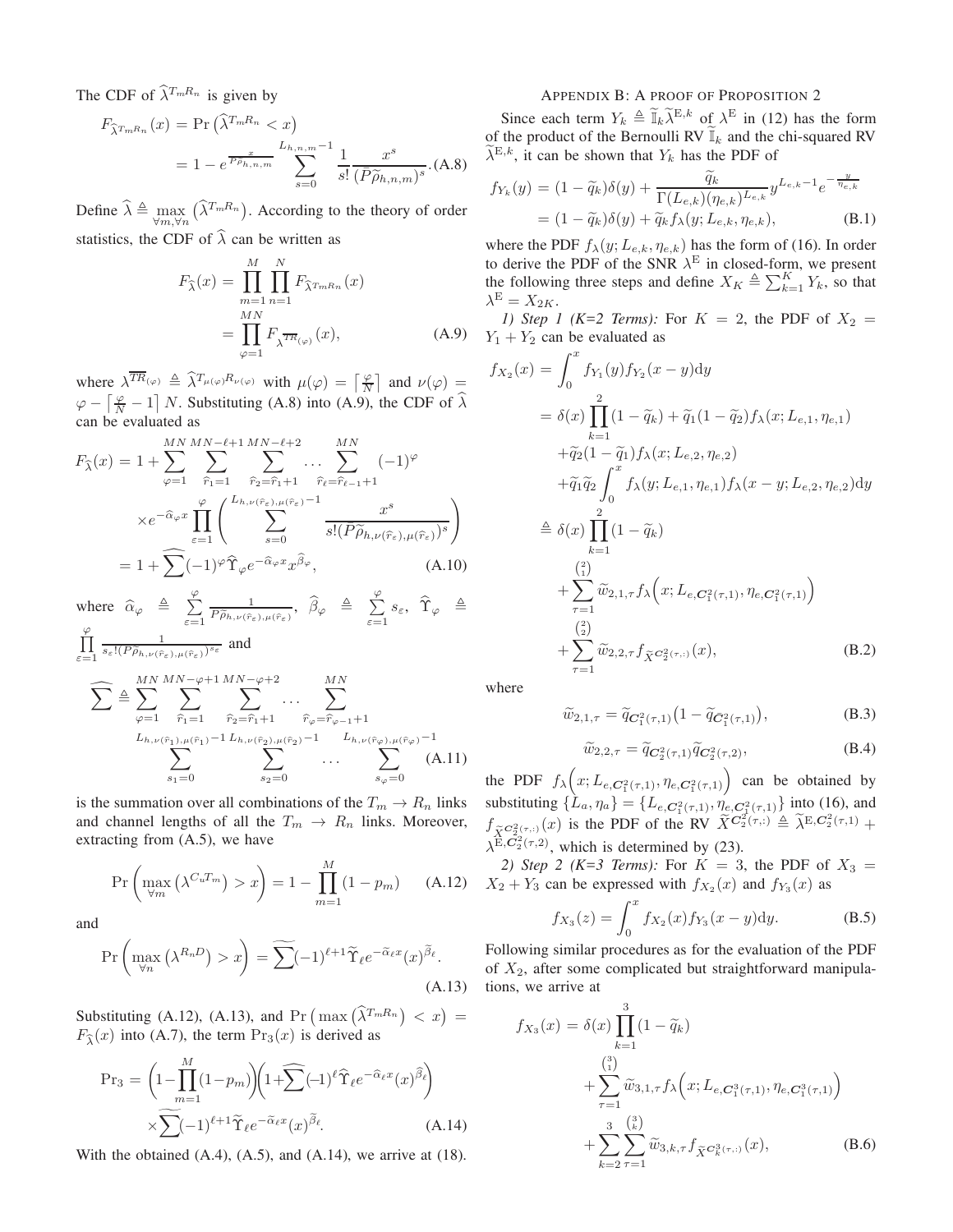where

$$
\widetilde{w}_{3,1,\tau} = \widetilde{q}_{\mathbf{C}_1^3(\tau,1)} \big(1 - \widetilde{q}_{\mathbf{C}_1^3(\tau,1)}\big) \big(1 - \widetilde{q}_{\mathbf{C}_1^3(\tau,2)}\big),\tag{B.7}
$$

$$
\widetilde{w}_{3,2,\tau} = \widetilde{q}_{\mathbf{C}_2^3(\tau,1)} \widetilde{q}_{\mathbf{C}_2^3(\tau,2)} \left(1 - \widetilde{q}_{\bar{\mathbf{C}}_2^3(\tau,1)}\right),\tag{B.8}
$$

$$
\widetilde{w}_{3,3,\tau} = \widetilde{q}_{\mathbf{C}_3^3(\tau,1)} \widetilde{q}_{\mathbf{C}_3^3(\tau,2)} \widetilde{q}_{\mathbf{C}_3^3(\tau,3)}.
$$
\n(B.9)

In (B.6),  $f_{\lambda}(x; L_{e, \mathcal{O}_{1}^{3}(\tau,1)}, \eta_{e, \mathcal{O}_{1}^{3}(\tau,1)})$  and  $f_{\tilde{X}^{\mathcal{O}_{k}^{3}(\tau,1)}}(x)$  are similarly determined as those in Step 2.

*3) Step 3 (2K Terms):* Following the same procedures as Step 1 and 2 for the sum of  $\lambda^{\text{E}} = X_{2K} = \sum_{k=1}^{2K} Y_k$ , (26) can be obtained, where  $w_{k,\tau}$  is generated from Step 1 and 2 with respect to  $\widetilde{w}_{n,k,\tau}$  as given by (28). In (26), we have expressed  $f_{\tilde{X}^{C_k^{2K}(\tau,\cdot)}}(x)$  with its form in (23).

By integrating (26), the CDF of  $\lambda^E$  is derived as (27), where  $F_{\lambda}(x; L_{e, \mathbf{C}_{1}^{3}(\tau,1)}, \eta_{e, \mathbf{C}_{1}^{3}(\tau,1)})$  is given by (17).

#### APPENDIX C: A PROOF OF PROPOSITION 3

It has been shown that a fixed received SNR of the eavesdropping channel does not affect the secrecy diversity gain, while the secrecy diversity gain is determined by the asymptotic limit on the end-to-end SNR of main channel [25]. We start the proof with the evaluation of asymptotic limits for  $Pr_1(x)$ ,  $Pr_2(x)$ , and  $Pr_3(x)$  with respect to  $F_{\lambda^{DF}}(x) =$  $Pr_1(x) + Pr_2(x) + Pr_3(x)$  as defined in Appendix A.

With perfect backhaul, it can be easily shown that  $Pr_1(x) =$ 0. The asymptotic expression for  $Pr_2(x)$  as  $P_R\widetilde{\rho}_{f,n} \to \infty$  with perfect backhaul is given by

$$
\Pr_2(x) = \prod_{n=1}^N \left( 1 - e^{-\frac{x}{P_R \tilde{\rho}_{f,n}}} \sum_{t=0}^{L_{f,n}-1} \frac{1}{t!} \frac{x^t}{(P_R \tilde{\rho}_{f,n})^t} \right)
$$

$$
\times \left( 1 - \prod_{m=1}^M (1 - p_m) \right)
$$

$$
= \prod_{n=1}^N \frac{1}{(L_{f,n})!} \left( \frac{x}{P_R \tilde{\rho}_{f,n}} \right)^{L_{f,n}}.
$$
(C.1)

As such, the asymptotic CDF of  $\widehat{\lambda}$  as  $\overline{P}\widetilde{\rho}_{h,n,m} \to \infty$  can be evaluated as

$$
F_{\widehat{\lambda}}(x) = \prod_{\varphi=1}^{MN} \frac{1}{\left(L_{h,\nu(\varphi),\mu(\varphi)}\right)!} \left(\frac{x}{\overline{P} \widetilde{\rho}_{h,\nu(\varphi),\mu(\varphi)}}\right)^{L_{h,\nu(\varphi),\mu(\varphi)}}.
$$
 (C.2)

Moreover, with perfect backhaul, we have the asymptotic limits

$$
\Pr\left(\max_{\forall m} \left(\lambda^{C_u T_m}\right) > x\right) = 1\tag{C.3}
$$

and

$$
\Pr\left(\max_{\forall n} \left(\lambda^{R_n D}\right) > x\right) = 1 - \prod_{n=1}^{N} \frac{1}{(L_{f,n})!} \left(\frac{x}{P_R \tilde{\rho}_{f,n}}\right)^{L_{f,n}}.\tag{C.4}
$$

Based on  $(C.2)$ ,  $(C.3)$ ,  $(C.4)$  and according to  $(A.7)$ , the asymptotic limit for  $Pr_3(x)$  can be expressed as

$$
Pr_3(x) = \left(1 - \prod_{n=1}^N \frac{1}{(L_{f,n})!} \left(\frac{x}{P_R \widetilde{\rho}_{f,n}}\right)^{L_{f,n}}\right)
$$

$$
\times \prod_{\varphi=1}^{MN} \frac{1}{(L_{h,\nu(\varphi),\mu(\varphi)})!} \left(\frac{x}{\overline{P} \widetilde{\rho}_{h,\nu(\varphi),\mu(\varphi)}}\right)^{L_{h,\nu(\varphi),\mu(\varphi)}}.
$$
(C.5)

With the obtained  $Pr_1(x) = 0$ , (C.1), and (C.5), the asymptotic limit for  $F_{\lambda \text{DF}}(x)$  is given by

$$
F_{\lambda \text{DF}}(x) = \begin{cases} \prod_{\varphi=1}^{MN} \frac{1}{\left(L_{h,\nu(\varphi),\mu(\varphi)}\right)!} \left(\frac{x}{P\widetilde{\rho}_{h,\nu(\varphi),\mu(\varphi)}}\right)^{L_{h,\nu(\varphi),\mu(\varphi)}},\\ \text{when } \widetilde{L}_f > \widetilde{L}_h,\\ \prod_{n=1}^{N} \frac{1}{(L_{f,n})!} \left(\frac{x}{P_R\widetilde{\rho}_{f,n}}\right)^{L_{f,n}},\\ \text{when } \widetilde{L}_f < \widetilde{L}_h,\\ \prod_{n=1}^{N} \frac{1}{(L_{f,n})!} \left(\frac{x}{P_R\widetilde{\rho}_{f,n}}\right)^{L_{f,n}}\\ + \prod_{\varphi=1}^{MN} \frac{1}{\left(L_{h,\nu(\varphi),\mu(\varphi)}\right)!} \left(\frac{x}{P\widetilde{\rho}_{h,\nu(\varphi),\mu(\varphi)}}\right)^{L_{h,\nu(\varphi),\mu(\varphi)}}\\ \text{when } \widetilde{L}_f = \widetilde{L}_h, \end{cases} \tag{C.6}
$$

where  $\widetilde{L}_h \triangleq \sum_{\varphi=1}^{MN} L_{h,\nu(\varphi),\mu(\varphi)}$  and  $\widetilde{L}_f \triangleq \sum_{n=1}^{N} L_{f,n}$ . Based on (C.6), the secrecy diversity gain is clearly given by

$$
G_d = \min\left(\sum_{\varphi=1}^{MN} L_{h,\nu(\varphi),\mu(\varphi)}, \sum_{n=1}^{N} L_{f,n}\right).
$$
 (C.7)

# APPENDIX D: A PROOF OF THEOREM 3

To derive the asymptotic limit on the CDF of  $\lambda^{\text{DF}}$ , we need to evaluate the asymptotic limits on  $Pr<sub>2</sub>(x)$  and  $Pr<sub>3</sub>(x)$ , respectively. As  $P_R \tilde{\rho}_{f,n} \to \infty$ , the asymptotic  $Pr_2(x)$  can be evaluated as

$$
\Pr_2(x) = \prod_{n=1}^N \left( 1 - e^{-\frac{x}{P_R \tilde{\rho}_{f,n}}} \sum_{t=0}^{L_{f,n}-1} \frac{1}{t!} \frac{x^t}{(P_R \tilde{\rho}_{f,n})^t} \right)
$$

$$
\times \left( 1 - \prod_{m=1}^M (1 - p_m) \right)
$$

$$
\approx \prod_{n=1}^N \frac{1}{(L_{f,n})!} \left( \frac{x}{P_R \tilde{\rho}_{f,n}} \right)^{L_{f,n}} \left( 1 - \prod_{m=1}^M (1 - p_m) \right)
$$

$$
\to 0.
$$
(D.1)

As  $\bar{P}\widetilde{\rho}_{h,n,m} \to \infty$ , the asymptotic CDF of  $\widehat{\lambda}$  can be expressed as

$$
F_{\widehat{\lambda}}(x) = \prod_{\varphi=1}^{MN} \left(1 - e^{\frac{x}{\widehat{P}\widetilde{\rho}_{h,n,m}} \sum_{s=0}^{L_{h,n,m}-1} \frac{1}{s!} \frac{x^s}{(\overline{P}\widetilde{\rho}_{h,n,m})^s} \right)
$$
  

$$
\approx \prod_{\varphi=1}^{MN} \frac{1}{(L_{h,n,m})!} \left(\frac{x}{\overline{P}\widetilde{\rho}_{h,n,m}}\right)^{L_{h,n,m}}
$$
  

$$
\to 0.
$$
 (D.2)

Similarly, as  $P_R \tilde{\rho}_{f,n} \to \infty$ , we have the asymptotic limit

$$
\Pr\left(\max_{\forall n} \left(\lambda^{R_n D}\right) > x\right) \to 1. \tag{D.3}
$$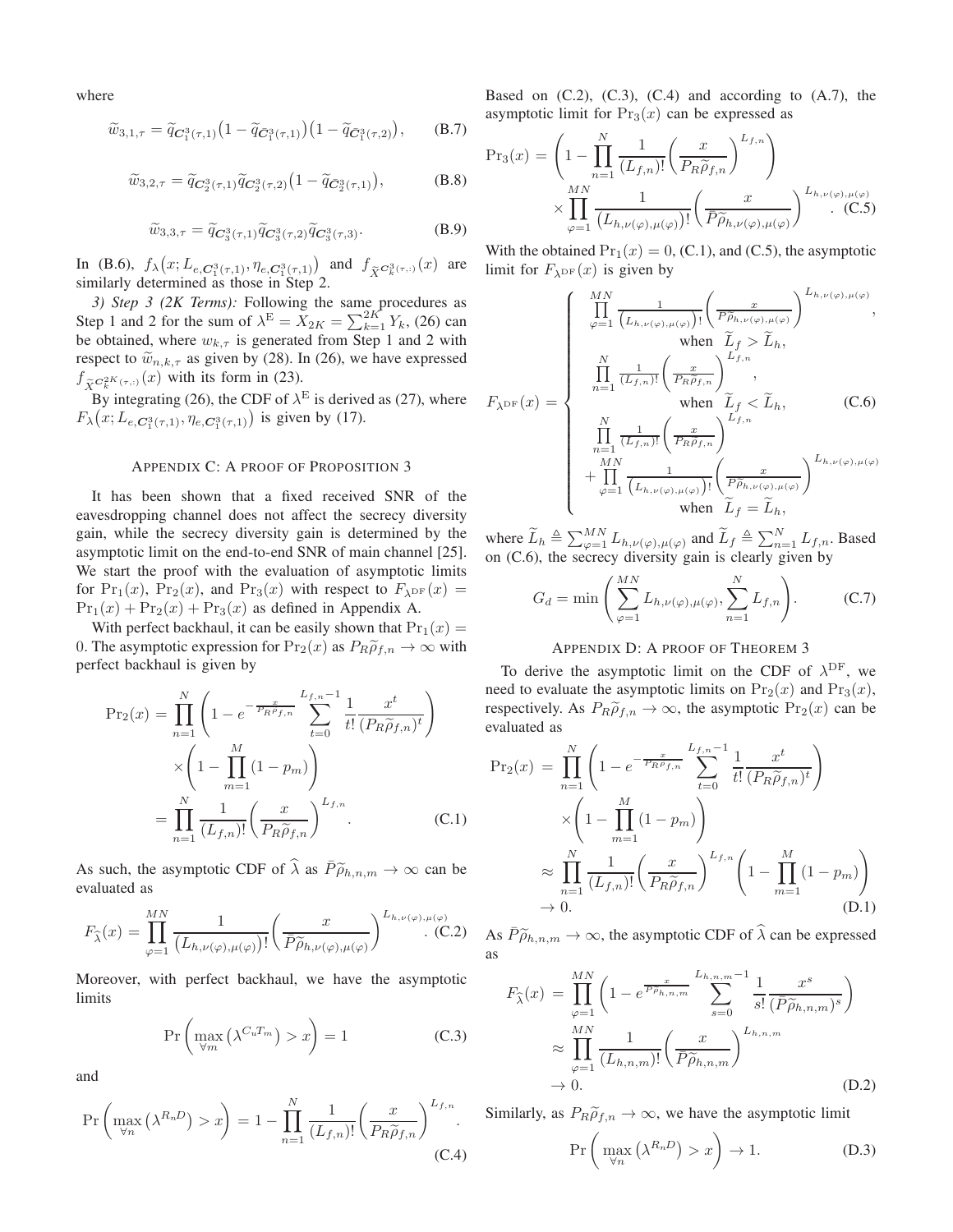Substituting (A.12), (D.2), and (D.3) into the term  $Pr<sub>3</sub>(x)$ , the asymptotic limit on  $\Pr_3(x)$  as  $\widetilde{P}_{\widetilde{p}_{h,n,m}} \to \infty$  and  $P_R \widetilde{\rho}_{f,n} \to$  $\infty$  is zero. Therefore, the asymptotic limit on the CDF of  $\lambda^{\rm DF}$ as  $\widetilde{P}_{\widetilde{\rho}_{h,n,m}} \to \infty$  and  $P_R \widetilde{\rho}_{f,n} \to \infty$  is given by

$$
F_{\lambda^{\rm DF}}(x) = \Pr_1(x) + \Pr_2(x) + \Pr_3(x)
$$
  
= 
$$
\prod_{m=1}^{M} (1 - p_m).
$$
 (D.4)

As  $\eta_a \to \infty$ , the CDF in (17) has the asymptotic limit of

$$
F_{\lambda}(x; L_a, \eta_a) = \frac{1}{(L_a)!} \left(\frac{x}{\eta_a}\right)^{L_a}.
$$
 (D.5)

Substituting the asymptotic limit form of (D.5) into (27) and taking its derivative, we obtain the asymptotic limit on the PDF  $f_{\lambda}E(x)$  including a asymptotic PDF limit of

$$
f_{\lambda}(x; L_a, \eta_a) = \frac{1}{(L_a - 1)!} \frac{x^{L_a - 1}}{(\eta_a)^{L_a}}
$$
 (D.6)

as  $\eta_a \to \infty$ . Applying the asymptotic PDF  $f_{\lambda}(\mathbf{z})$  and (D.4) to the derivation of the secrecy outage probability, we obtain

$$
P_{\text{out}}^{as} = \int_0^\infty F_{\lambda^{\text{DF}}}(J_R(1+x) - 1) f_{\lambda^{\text{E}}}(x) dx
$$

$$
= \prod_{m=1}^M (1 - p_m) \tag{D.7}
$$

since  $f_{\lambda^E}(x)$  decays faster than  $F_{\lambda^{\rm DF}}(x)$  given that  $\rho_x \gg \rho_y$ ,  $\forall \rho_x \in \{\rho_{h,n,m}, \rho_{f,n}\}\$  and  $\forall \rho_y \in \{\rho_{j,k,m}, \rho_{g,k,n}\}\$ .

Similarly, the asymptotic probability of non-zero secrecy rate can be evaluated as

$$
\Pr^{as}(\mathcal{C}_s > 0) = 1 - \int_0^\infty F_{\lambda^{\text{DF}}}(x) f_{\lambda^{\text{E}}}(x) dx
$$

$$
= 1 - \prod_{m=1}^M (1 - p_m). \tag{D.8}
$$

#### **REFERENCES**

- [1] J. Xu, J. Wang, Y. Zhu, Y. Yang, X. Zheng, S. Wang, L. Liu, K. Horneman, and Y. Teng, "Cooperative distributed optimization for the hyperdense small cell deployment," *IEEE Commun. Mag.*, vol. 52, no. 5, pp. 61–67, May 2014.
- [2] J. G. Andrews, S. Buzzi, W. Choi, S. V. Hanly, A. Lozano, A. C. K. Soong, and J. C. Zhang, "What will 5G be?" *IEEE J. Sel. Areas Commun.*, vol. 32, no. 6, pp. 1065–1082, Jun. 2014.
- [3] J. G. Andrews, "Seven ways that HetNets are a cellular paradigm shift," *IEEE Commun. Mag.*, vol. 51, no. 3, pp. 136–144, Mar. 2013.
- [4] Z. Mayer, J. Li, A. Papadogiannis, and T. Svensson, "On the impact of control channel reliability on coordinated multi-point transmission," *EURASIP J. Wireless Commun. Netw.*, vol. 2014, no. 28, pp. 1–16, 2014.
- [5] M. Jaber, M. Imran1, R. Tafazolli1, and A. Tukmanov, "5G backhaul challenges and emerging research directions: A survey," *IEEE Access*, vol. 4, pp. 1743–1766, Apr. 2016.
- [6] S. Arad and J. Hoadley, *Systems and methods optimizing backhaul transport*. U.S. Patent 2014/0 160 939 A1, Jun. 12, 2014.
- [7] S. Chia, M. Gasparroni, and P. Brick, "The next challenge for cellular networks: Backhaul," *IEEE Microw. Mag.*, vol. 10, no. 5, pp. 54–66, Aug. 2009.
- [8] X. Ge, S. Tu, G. Mao, C. X. Wang, and T. Han, "5G ultra-dense cellular networks," *IEEE Access*, vol. 23, no. 1, pp. 72–79, Feb. 2016.
- [9] Z. Pi, J. Choi, and R. Heath, "Millimeter-wave gigabit broadband evolution toward 5G: Fixed access and backhaul," *IEEE Commun. Mag.*, vol. 54, no. 4, pp. 138–144, Apr. 2016.
- [10] H. Tabassum, A. H. Sakr, and E. Hossain, "Analysis of massive MIMOenabled downlink wireless backhauling for full-duplex small cells," *IEEE Trans. Commun.*, vol. 64, no. 6, pp. 2354–2369, Jun. 2016.
- [11] M. Coldrey, H. Koorapaty, J. E. Berg, Z. Ghebretensa, J. Hansryd, A. Derneryd, and S. Falahati, "Small-cell wireless backhauling: A nonline-of-sight approach for point-to-point microwave links," in *Proc. IEEE* Veh. Technol. Conf., Québec City, Canada, 3-6 Sept. 2012, pp. 1-5.
- [12] U. Siddique, H. Tabassum, E. Hossain, and D. I. Kim, "Wireless backhauling of 5G small cells: Challenges and solution approaches," *IEEE Wireless Commun.*, vol. 22, no. 5, pp. 22–31, Oct. 2016.
- [13] D. Torrieri and M. C. Valenti, "The outage probability of a finite Ad Hoc network in Nakagami fading," *IEEE Trans. Commun.*, vol. 60, no. 12, p. 2960C2970, Dec. 2012.
- [14] S. H. Park, O. Simeone, O. Sahin, and S. Shamai, "Multihop backhaul compression for the uplink of cloud radio access networks," *IEEE Trans. Veh. Technol.*, vol. 65, no. 5, pp. 3185–3199, May 2016.
- [15] F. Pantisano, M. Bennis, W. Saad, M. Debbah, and M. Latva-Aho, "On the impact of heterogeneous backhauls on coordinated multipoint transmission in femtocell networks," in *Proc. IEEE Int. Conf. Commun.*, Ottawa, Canada, 10-15 Jun. 2012, pp. 5064–5069.
- [16] H. Jung and I. H. Lee, "Outage analysis of millimeter-wave wireless backhaul in the presence of blockage," *IEEE Commun. Lett.*, vol. 20, no. 11, pp. 2268–2271, Nov. 2016.
- [17] H. Phan, F. Zheng, and M. Fitch, "Wireless backhaul networks with precoding complex field network coding," *IEEE Commun. Lett.*, vol. 19, no. 3, pp. 447–450, Mar. 2015.
- [18] A. D. Coso and S. Simoens, "Distributed compression for MIMO coordinated networks with a backhaul constraint," *IEEE Trans. Wireless Commun.*, vol. 8, no. 9, pp. 4698–4709, Sept. 2011.
- [19] O. Simeone, O. Somekh, H. V. Poor, and S. Shamai, "Enhancing uplink" throughput via local base station cooperation," in *Proc. Asilomar Conf. Signals, Syst. Comput.*, Pacific Grove, CA, USA, 26-29 Oct. 2008, pp. 116–120.
- [20] T. A. Khan, P. Orlik, K. J. Kim, and R. W. Heath, "Performance analysis of cooperative wireless networks with unreliable backhaul links," *IEEE Commun. Lett.*, vol. 19, no. 8, pp. 1386–1389, Aug. 2015.
- [21] S. G. Larew, T. A. Thomas, M. Cudak, and A. Ghosh, "Air interface design and ray tracing study for 5G millimeter wave communications," in *Proc. IEEE GLOBECOM Workshops*, Atlanta, GA, USA, 9-13 Dec. 2013, pp. 117–122.
- [22] H. Nikopour, W. Lee, R. Doostnejad, E. Sasoglu, C. D. Silva, H. Niu, and S. Talwar, "Single carrier waveform solution for millimeter wave air interface," in *Proc. GLOBECOM Workshops*, Washington, DC, USA, 4-8 Dec. 2016, pp. 1–6.
- [23] D.-Y. Seol, U.-K. Kwon, G.-H. Im, and E.-S. Kim, "Relay-based single carrier transmission with SFBC in uplink fast fading channels," *IEEE Commun. Lett.*, vol. 12, pp. 928–930, Dec. 2007.
- [24] P. Wu and R. Schober, "Cooperative beamforming for single-carrier frequency-domain equalization systems with multiple relays," *IEEE Trans. Wireless Commun.*, vol. 11, no. 6, pp. 2276–2286, Jun. 2012.
- [25] K. J. Kim, P. L. Yeoh, P. Orlik, and H. V. Poor, "Secrecy performance of finite-sized cooperative single carrier systems with unreliable backhaul connections," *IEEE Trans. Signal Process.*, vol. 64, no. 17, pp. 4403– 4416, Sept. 2016.
- [26] K. J. Kim and T. A. Tsiftsis, "On the performance of cyclic prefix-based single-carrier cooperative diversity systems with best relay selection," *IEEE Trans. Wireless Commun.*, vol. 10, no. 4, pp. 1269–1279, Apr. 2011.
- [27] K. J. Kim, T. Q. Duong, and X.-N. Tran, "Performance analysis of cognitive spectrum-sharing single-carrier systems with relay selection," *IEEE Trans. Signal Process.*, vol. 60, no. 12, pp. 6435–6449, Dec. 2012.
- [28] J. Barros and M. R. D. Rodrigues, "Secrecy capacity of wireless channels," in *Proc. 2006 IEEE ISIT*, Seattle, WA, USA, 9-14 Jul. 2006, pp. 356–360.
- [29] M. Bloch, J. Barros, M. R. D. Rodriques, and S. W. McLaughlin, "Wireless information-theoretic security," *IEEE Trans. Inf. Theory*, vol. 54, no. 6, pp. 2515–2534, Jun. 2008.
- [30] Y. Zou, J. Zhu, X. Wang, and L. Hanzo, "A survey on wireless security: Technical challenges, recent advances and future trends," *Proc. IEEE*, vol. 104, no. 9, pp. 1727–1765, Sept. 2016.
- [31] C. E. Shannon, "Communication theory of secrecy systems," *Bell Labs Tech. J.*, vol. 28, no. 4, pp. 656–715, Oct. 1949.
- [32] A. D. Wyner, "The wire-tap channel," *Bell Syst. Tech. J.*, vol. 54, no. 8, pp. 1355–1387, 1975.
- [33] S. K. Leung-Yan-Cheong and M. E. Hellman, "The Gaussian wire-tap channel," *IEEE Trans. Inf. Theory*, vol. 24, pp. 451–456, Jul. 1978.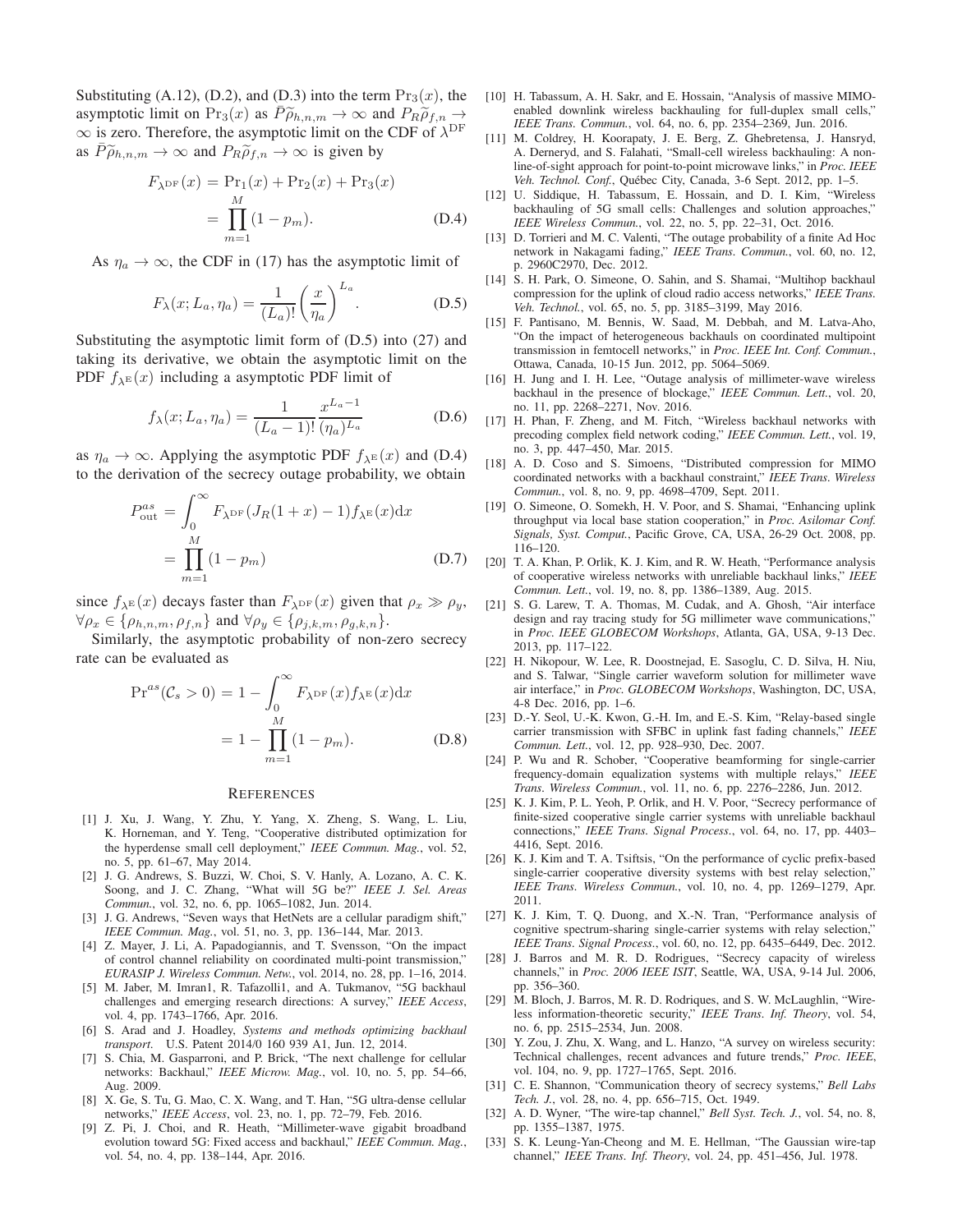- [34] V. N. Q. Bao, N. Linh-Trung, and M. Debbah, "Relay selection schemes for dual-hop networks under security constraints with multiple eavesdroppers," *IEEE Trans. Wireless Commun.*, vol. 12, no. 12, pp. 6076– 6085, Dec. 2013.
- [35] X. Ding, T. Song, Y. Zou, and X. Chen, "Intercept probability analysis of relay selection for wireless communications in the presence of multiple eavesdroppers," in *Proc. IEEE WCNC 2016*, Doha, Qatar, 3-6 Apr. 2016, pp. 1–6.
- [36] L. Fan, X. Lei, T. Q. Duong, M. Elkashlan, and G. K. Karagiannidis, "Secure multiuser multiple amplify-and-forward relay networks in presence of multiple eavesdroppers," in *Proc. IEEE GLOBECOM 2014*, Austin, TX, USA, 8-12 Dec. 2014, pp. 4120–4125.
- [37] H. Shen, W. Xu, and C. Zhao, "OoS constrained optimization for multiantenna AF relaying with multiple eavesdroppers," *IEEE Signal Process. Lett.*, vol. 22, no. 12, pp. 2224–2228, Dec. 2015.
- [38] J. H. Lee, "Confidential multicasting assisted by multi-hop multi-antenna DF relays in the presence of multiple eavesdroppers," *IEEE Trans. Commun.*, vol. 64, no. 10, pp. 4295–4304, Oct. 2016.
- [39] H. Alves, R. D. Souza, and M. Debbah, "Enhanced physical layer security through transmit antenna selection," in *Proc. IEEE GLOBECOM Workshops*, Houston, TX, USA, 5-9 Dec. 2011, pp. 879–883.
- [40] H. Alves, R. D. Souza, M. Debbah, and M. Bennis, "Performance of transmit antenna selection physical layer security schemes," *IEEE Signal Process. Lett.*, vol. 19, no. 6, pp. 372–375, Jun. 2012.
- [41] L. Wang, M. Elkashlan, J. Huang, R. Schober, and R. K. Mallik, "Secure transmission with antenna selection in MIMO Nakagami- $m$ fading channels," *IEEE Trans. Wireless Commun.*, vol. 13, no. 11, pp. 6054–6067, Nov. 2014.
- [42] Y. Feng, S. Yan, Z. Yang, N. Yang, and W. Zhu, "TAS-based incremental hybrid decode-amplify-forward relaying for physical layer security enhancement," *IEEE Trans. Commun.*, vol. 65, no. 9, pp. 3876–3891, Jun. 2017.
- [43] P. L. Yeoh, K. J. Kim, P. Orlik, and H. V. Poor, "Secrecy performance of cooperative single carrier systems with unreliable backhaul connections," in *Proc. IEEE GLOBECOM 2016*, Washington, DC, 4-8 Dec. 2016, pp. 1–6.
- [44] P. L. Yeoh, N. Yang, and K. J. Kim, "Secrecy outage probability of selective relaying wiretap channels with collaborative eavesdropping," in *Proc. IEEE GLOBECOM 2015*, San Diego, CA, 6-10 Dec. 2015, pp. 1–6.
- [45] B. Gui, L. Dai, and L. J. Cimini, "Routing strategies in multihop cooperative networks," *IEEE Trans. Wireless Commun.*, vol. 8, no. 2, pp. 843–855, Feb. 2009.
- [46] H. Liu, K. J. Kim, T. A. Tsiftsis, K. S. Kwak, and H. V. Poor, "Secrecy performance of finite-sized cooperative full-duplex relay system with unreliable backhauls," *IEEE Trans. Signal Process.*, vol. 65, no. 23, pp. 6185–6200, Dec. 2017.
- [47] S. Hur, T. Kim, D. J. Love, J. V. Krogmeier, T. A. Tomas, and A. Ghosh, "Millimeter wave beamforming for wireless backhaul and access in small cell networks," *IEEE Trans. Commun.*, vol. 61, no. 10, pp. 4391– 4403, Oct. 2013.
- [48] O. E. Ayach, S. Rajagopal, S. Abu-Surra, Z. Pi, and R. W. Heath, "Spatially sparse precoding in millimeter wave MIMO systems," *IEEE Trans. Wireless Commun.*, vol. 13, no. 3, pp. 1499–1513, Mar. 2014.
- [49] T.-X. Zheng, H.-M. Wang, F. Liu, and M. H. Lee, "Outage constrained secrecy throughput maximization for DF relay networks," *IEEE Trans. Commun.*, vol. 63, no. 5, pp. 1741–1755, May 2015.
- [50] G. K. Karagiannidis, N. C. Sagias, and T. A. Tsiftsis, "Closed-form statistics for the sum of squared Nakagami- $m$  variables and its applications," *IEEE Trans. Commun.*, vol. 54, no. 8, pp. 1353–1359, Aug. 2006.
- [51] A. Khisti, G. Wornell, A. Wiesel, and Y. Eldar, "On the Gaussian MIMO wiretap channel," in *Proc. IEEE Int. Symp. Inf. Theory 2007*, Nice, France, 24-29 Jun. 2007, pp. 2471–2475.
- [52] A. Khisti and G. W. Wornell, "Secure transmission with multiple antennas-part II: The MIMOME wiretap channel," *IEEE Trans. Inf. Theory*, vol. 56, no. 11, pp. 5515–5532, Nov. 2010.
- [53] L. Wang, N. Yang, M. Elkashlan, P. L. Yeoh, and J. Yuan, "Physical layer security of maximal ratio combining in two-wave with diffuse power fading channels," *IEEE Trans. Inf. Forensics Security*, vol. 9, no. 2, pp. 247–258, Feb. 2014.
- [54] I. S. Gradshteyn and I. M. Ryzhik, *Table of Integrals, Series, and Products*. New York: Academic Press, 2007.



**Hongwu Liu** received the Ph.D. degree from Southwest Jiaotong University in 2008. From 2008 to 2010, he was with Nanchang Hangkong University. From 2010 to 2011, he was a Post-Doctoral Fellow with the Shanghai Institute of Microsystem and Information Technology, Chinese Academy of Science. From 2011 to 2013, he was a Research Fellow with the UWB Wireless Communications Research Center, Inha University, South Korea. In 2014, he joined Shandong Jiaotong University, China, as an associated professor. He is currently a Research Pro-

fessor with the Department of Information and Communication Engineering, Inha University. His research interests include MIMO signal processing, cognitive radios, cooperative communications, wireless secrecy communications, and future 5G techniques.



**Phee Lep Yeoh** (S'08-M'12) received the B.E. degree with University Medal from the University of Sydney, Australia, in 2004, and the Ph.D. degree from the University of Sydney, Australia, in 2012. From 2005 to 2008, he worked at Telstra Australia as a wireless network engineer. From 2008 to 2012, he was with the Telecommunications Laboratory at the University of Sydney and the Wireless and Networking Technologies Laboratory at the Commonwealth Scientific and Industrial Research Organization (CSIRO), Australia. From 2012 to 2016,

he was with the Department of Electrical and Electronic Engineering at the University of Melbourne, Australia. In 2016, he joined the School of Electrical and Information Engineering at the University of Sydney, Australia.

Dr. Yeoh is a recipient of the 2017 Alexander von Humboldt Research Fellowship for Experienced Researchers and the 2014 Australian Research Council (ARC) Discovery Early Career Researcher Award (DECRA). He has served as the TPC chair for the 2016 Australian Communications Theory Workshop (AusCTW) and TPC member for IEEE GLOBECOM, ICC, and VTC conferences. He has received best paper awards at IEEE ICC 2014 and IEEE VTC-Spring 2013, and the best student paper award at AusCTW 2013. His current research interests include wireless security, ultra-reliable and low-latency communications (URLLC), ultra-dense networks, and multiscale molecular communications.



**Kyeong Jin Kim** (SM'11) received the M.S. degree from the Korea Advanced Institute of Science and Technology (KAIST) in 1991 and the M.S. and Ph.D. degrees in electrical and computer engineering from the University of California, Santa Barbara, CA, USA, in 2000. From 1991 to 1995, he was a Research Engineer with the Video Research Center, Daewoo Electronics, Ltd., Korea. In 1997, he joined the Data Transmission and Networking Laboratory, University of California, Santa Barbara. After receiving his degrees, he joined the Nokia Research

Center and Nokia Inc., Dallas, TX, USA, as a Senior Research Engineer, where he was an L1 Specialist, from 2005 to 2009. During 2010-2011, he was an Invited Professor at Inha University, Incheon, Korea. Since 2012, he has been a Senior Principal Research Staff with the Mitsubishi Electric Research Laboratories, Cambridge, MA, USA. His research include transceiver design, resource management, scheduling in the cooperative wireless communications system, cooperative spectrum sharing system, physical layer secrecy system, and device-to-device communications.

Dr. Kim currently serves as an Editor of the IEEE TRANSACTIONS ON COMMUNICATIONS. He served as an Editor of the IEEE COMMUNICATIONS LETTERS and INTERNATIONAL JOURNAL OF ANTENNAS AND PROPAGA-TION. He also served as a Guest Editor of the EURASIP JOURNAL ON WIRELESS COMMUNICATIONS AND NETWORKING: SPECIAL ISSUE ON CO-OPERATIVE COGNITIVE NETWORKS and IET COMMUNICATIONS: SPECIAL ISSUE ON SECURE PHYS ICAL LAYER COMMUNICATIONS.